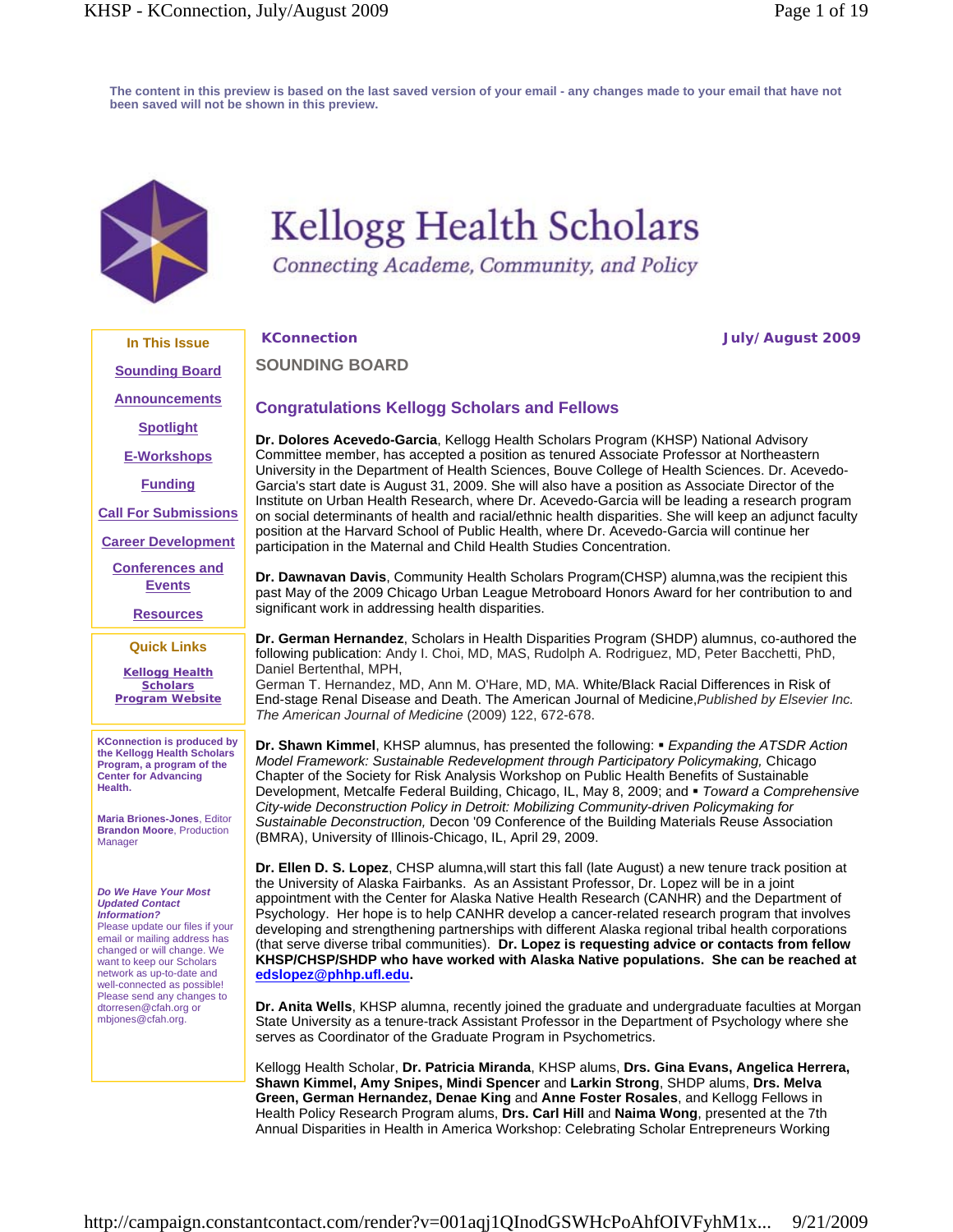Towards Social Justice, University of Texas, M.D. Anderson Cancer Center, June 20-26, 2009.

#### **back to top**

## **ANNOUNCEMENTS**

**Kellogg Health Scholars Program 2010 Call for Applications will be issued and the online application system will be accessible this fall!** ONLY online applications are accepted. Please pass this information along to interested individuals. To receive a Call for Applications notification, email healthscholars@cfah.org. For more information on the program, visit www.kellogghealthscholars.org.

**Save the Date! The 2010 Kellogg Health Scholars Program Annual Meeting** will be held **June 9 through June 11, 2010** in Washington, DC. Details to follow.

**Mark Your Calendars! 8th Disparities in Health in America Workshop** scheduled for **June 21 through June 26, 2010** at the University of Texas M. D. Anderson Cancer Center in Houston, Texas.Details to follow.

#### **back to top**

## **SPOTLIGHT ON KELLOGG SCHOLARS NETWORK**

#### Meet Kellogg Health Scholars Program alumna, **Anita Wells, PhD**...

Dr. Anita Wells recently joined the graduate and undergraduate faculties at Morgan State University as a tenure-track Assistant Professor in the Department of Psychology where she serves as Coordinator of the Graduate Program in Psychometrics. She earned her doctorate in Clinical Psychology from Northwestern University Feinberg School of Medicine and completed her clinical internship at the Department of Veterans Affairs, Hines VA Hospital. Prior to joining the faculty, Dr. Wells was a Kellogg Health Scholar in Multidisciplinary Disparities at the School of Community Health and Policy at Morgan. Dr. Wells' broad areas of research are health disparities, health promotion, and mental health. Her work is geared toward effectively promoting enduring positive health practices (i.e. healthy diet, exercise, and participation in health screenings) in minority populations, improving public understanding of and support for preventive mental health initiatives, and influencing change in health policy. She has conducted community based research with African American populations for 12 years. During her postdoc fellowship, Dr. Wells worked with her mentor at Johns Hopkins, Dr. Janice Bowie, on a study of breast health behaviors and age at first mammogram among African American women from churches in the greater Baltimore area. Dr. Wells' current research includes a pilot study examining how Black women under the age of 40 make health decisions regarding cancer screening. Her other primary line of research focuses on the impact of trauma and violence on mental health and well-being with an emphasis on U.S. veterans of the wars in Iraq and Afghanistan and their family members.

Dr. Wells feels that "Being a part of the KHSP was and continues to be one of the most enriching professional and personal development opportunities I've experienced; there is no other program like it. I gained increased understanding of health disparities, health policy, and CBPR; worked with talented researchers across disciplines and across the country, and joined a phenomenal network." In addition, she said "The KHSP has opened doors for me to a wide array of people and information. I value and appreciate the tremendous energy and encouragement I receive from others in the 'Kellogg family.'"

#### **back to top**

#### **Archived KHSP E-Workshops**

The archived KHSP e-workshops are taped from the live e-workshops of the Kellogg Health Scholars. These live electronic workshops are intended to bring Kellogg Health Scholars together between face-to-face networking meetings to explore topics of mutual interest. Its purpose is to form closer networks between the Kellogg Health Scholars and to provide to them and the Kellogg Community of Scholars support and resources for career development.

Access to archived e-workshops is STRICTLY LIMITED to Kellogg Health Scholars, Kellogg Fellows in Health Policy Research (current and alumni), Scholars in Health Disparities and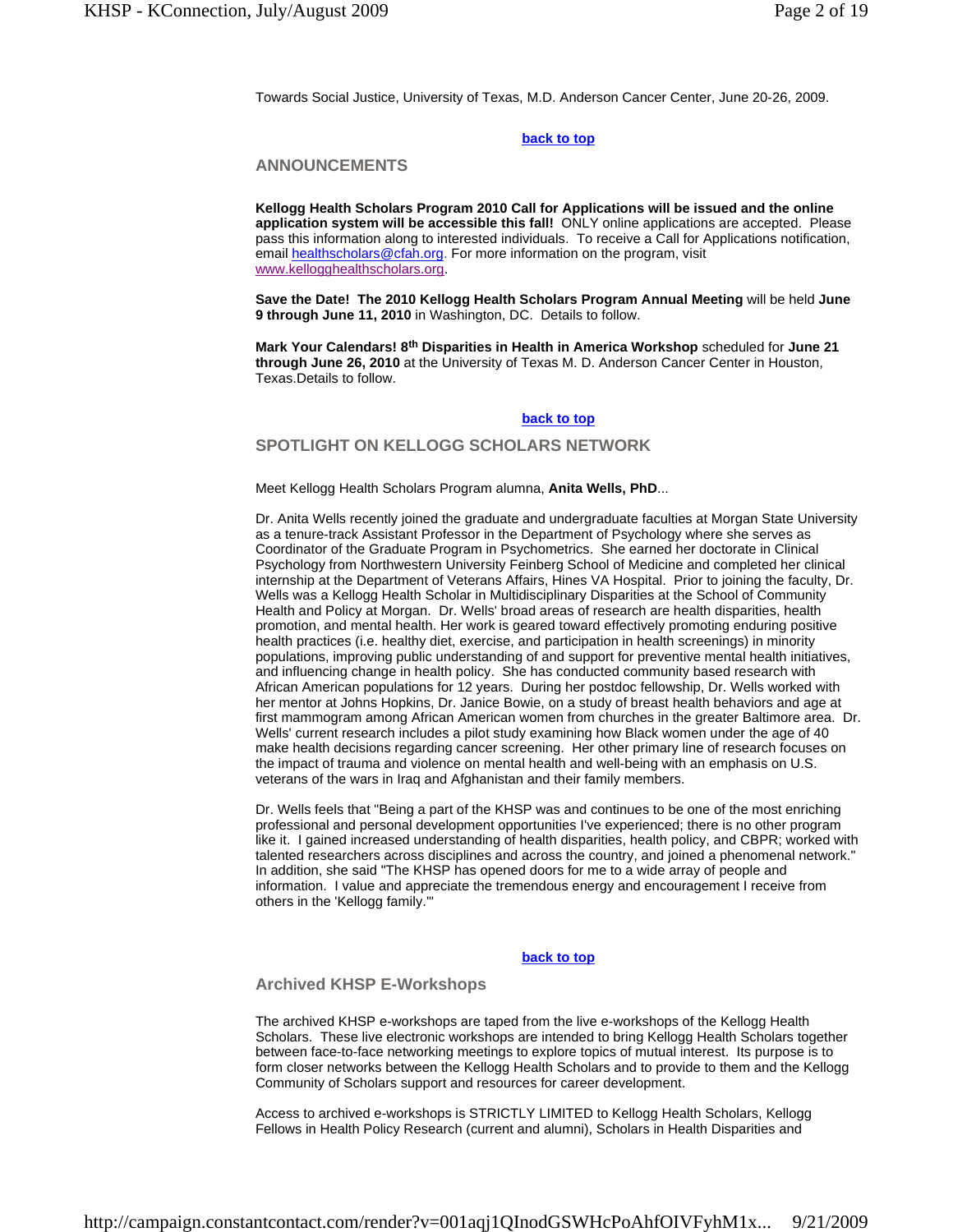Community Health Scholars program alumni and H. Jack Geiger Congressional Health Policy Fellows program alumni. The contents of these e-workshops are confidential. These archived presentations should not be accessed, copied or forwarded by/to any individuals other than group of scholars, fellows and scholar/fellow alumni that have been identified.

To listen to the archived presentations and download materials, click http://www.cfah.org/workshops/login.asp. For login and passcode information, please contact Brandon Moore at bmoore@cfah.org.

#### **back to top**

#### **FUNDING**

**Agency for Healthcare Research and Quality (AHRQ) AHRQ Individual Awards for Postdoctoral Fellows (F32) Ruth L. Kirschstein National Research Service Awards (NRSA) (PA-09-229)**

**Deadline date(s): Standard dates for Individual Kirschstein-NRSA awards apply: see http://grants.nih.gov/grants/funding/submissionschedule.htm for details. Expiration Date: September 8, 2012**

The purpose of this individual postdoctoral research training fellowship is to provide support to promising Fellowship Applicants with the potential to become productive, independent investigators in health services research in research areas and priorities relevant to the mission of AHRQ. This funding opportunity announcement (FOA) uses the Ruth L. Kirschstein Individual Postdoctoral National Research Service Award (NRSA) mechanism (F32). Announcement details at http://grants.nih.gov/grants/guide/pa-files/PA-09-229.html.

**National Institutes of Health, National Center for Minority Health and Health Disparities Extramural Loan Repayment Program for Health Disparities Research (LRP-HDR): Program Specific Information (NOT-OD-09-110)** 

**http://grants.nih.gov/grants/guide/notice-files/NOT-OD-09-110.html**

**National Institutes of Health, National Center for Minority Health and Health Disparities Extramural Clinical Research Loan Repayment Program for Individuals from Disadvantaged Backgrounds (LRP-IDB): Program Specific Information (NOT-OD-09-112) http://grants.nih.gov/grants/guide/notice-files/NOT-OD-09-112.html**

#### **Pan American Health Organization**

**Promising Agriculture & Food policies and innovations to better health and nutrition in Latin America and the Caribbean Request for Proposals**

## **Deadline: September 4, 2009**

Website: http://devserver.paho.org/equity/index.php?option=com\_docman&Itemid=158

This Request for Proposals will fund 3 research proposals that aim to show how existing or potential agriculture and food policies or technological innovations (e.g. biotechnology) can make a contribution to population health and diet with focus on obesity and non-communicable disease in Latin America and the Caribbean. Proposals that incorporate issues of agriculture sustainability, preservation of culinary traditions or promote collaboration between agriculture and public health professionals are particularly encouraged. The policies under scrutiny are expected to show potential or actual population impact on health/nutrition by way of modifying one or some of the following aspects: agriculture and trade policies, food security, food and nutrition policies and consumer behaviors (e.g. food-purchasing behavior and food consumption patterns). Proposals must include:

- Show potential or actual population impact on health/nutrition as a result of manipulating some of the following aspects:

 agriculture and trade policies, food security issues, food and nutrition policies, food marketing and consumer behaviors;

- Original analysis or interpretation of (existing) data must support project's main thesis or proposition;

- Show collaboration of public health scientists and experts on agriculture or food policy;

- Projects that incorporate issues of agriculture sustainability or preservation of culinary traditions are a plus.

Eligible Applicants: The Principal-Investigator must be an "in-country" professional from any of the region's countries (Latin American & the Caribbean) and must be affiliated to an institution with identifiable research experience; Email applications with a Subject: PAHO RFP FOOD POLICY & HEALTH must be sent to Dr. Enrique Jacoby, email addresses: *jacobyen@paho.org* with copy to bennette@paho.org no later than September 4, 2009, 02:00PM (US Eastern Time).

#### **Sociological Initiatives Foundation**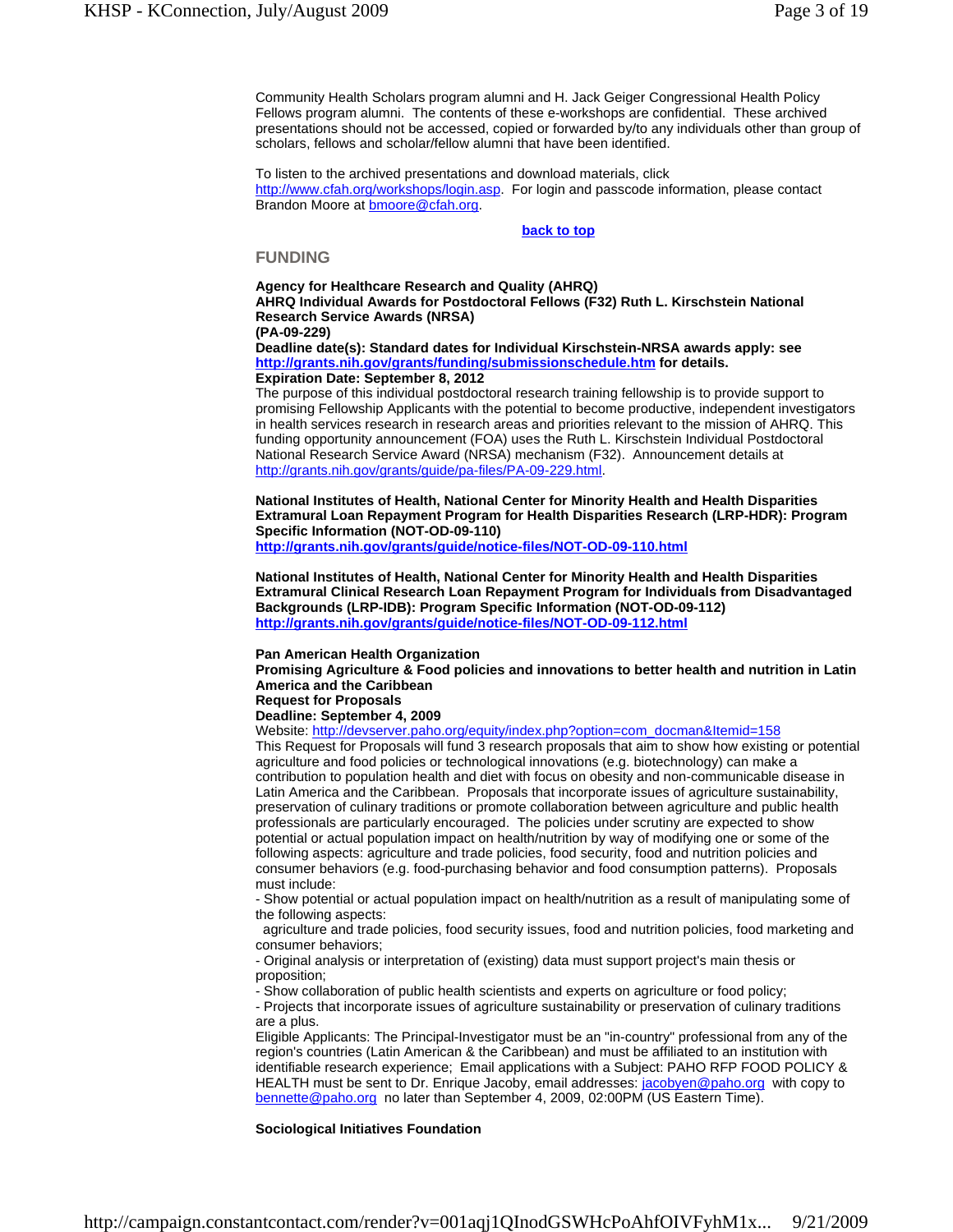#### **Deadline: August 15, 2009**

The Sociological Initiatives Foundation (http://comm-org.wisc.edu/sif/) provides grants of \$10,000 to \$20,000 to support research that supports social change. The Foundation supports research that focuses on:

- \* Social policy objectives
- \* Institutional and educational practices
- \* Legislative and regulatory changes

\* Linguistic issues (e.g. literacy, language loss and maintenance, language policy, national security, bilingualism, language and gender, language and law, language disabilities, language and health, language and education, different language cultures).

\* Development of community capacity and organization of previously unorganized groups A Systems Change Emphasis. The Foundation supports projects that address institutional rather than individual or behavioral change and/or research and initiatives that provide insight into sociological and linguistic issues that may be useful to specific groups and or communities. Linking Research to Community Action. It supports projects that have an explicit research design and a concrete connection to public or community impact. Strengthening Organizations and Advancing the Field. The research should ideally build an organization or constituency's potential to expand public knowledge, impact policy, and create social change. Some examples of desired applicants are:

\* academic-community partnerships

advocacy or community groups that conduct research that can withstand challenge in academic and policy arenas

academics that organize or link to a constituency through their research

Complete guidelines and on-line concept application for the August 15, 2009 deadline are available at http://comm-org.wisc.edu/sif. Contact Prentice Zinn at pzinn@gmafoundations.com or 617-391- 3091 x 307 if you have questions after reviewing the funding guidelines.

## **back to top**

## **CALL FOR SUBMISSIONS**

#### **Call for Submission - CES4Health.info Public Launch Deadline: September 1, 2009**

Do you have products from your work in service-learning, community-based participatory research or community-based programs that are in forms other than journal articles? One challenge for community-engaged scholars is the lack of mechanisms for peer review and dissemination of innovative products like documentaries, training manuals, policy briefs and curricula. CES4Health.info is designed to meet that challenge and is in its pilot phase now. We are looking for innovative products of community-engaged scholarship to be included in the public launch of CES4Health.info this fall. For more information, visit www.CES4Health.info.

## **Call for Manuscripts ‐** *Family & Community Health* **Community Based Participatory Research (CBPR) articles**

#### **Deadline: September 1, 2009**

The interdisciplinary, peer-reviewed journal *Family & Community Health* will produce an issue on (CBPR). Please submit manuscripts for consideration electronically to **nmendias@utmb.edu** and elreifsn@utmb.edu.

Articles are being solicited on CBPR topics as follows:

- · CBPR and policy
- · Building CBPR infrastructure
- · CBPR and environmental health
- · Building community partnerships for CBPR
- · Using CBPR with vulnerable populations
- · CBPR research:
- Examples of research using CBPR
- Evaluation research using CBPR

Journal Description - Family & Community Health is a PEER-REVIEWED journal that provides practical information that addresses the common goals of health care practitioners, regardless of area of practice, in teaching the essentials of self-care, family and community health care, and health promotion and maintenance. Issue Features - This practical quarterly presents creative, multidisciplinary perspectives and approaches for effective public and community health programs. Each issue focuses on a single timely topic and addresses issues of concern to a wide variety of population groups with diverse ethnic backgrounds, including children and the elderly, men and women, and rural and urban communities. Journal author information is accessible at: http://journals.lww.com/familyandcommunityhealth/Documents/FamCommHealth\_IFA\_ALL.pdf.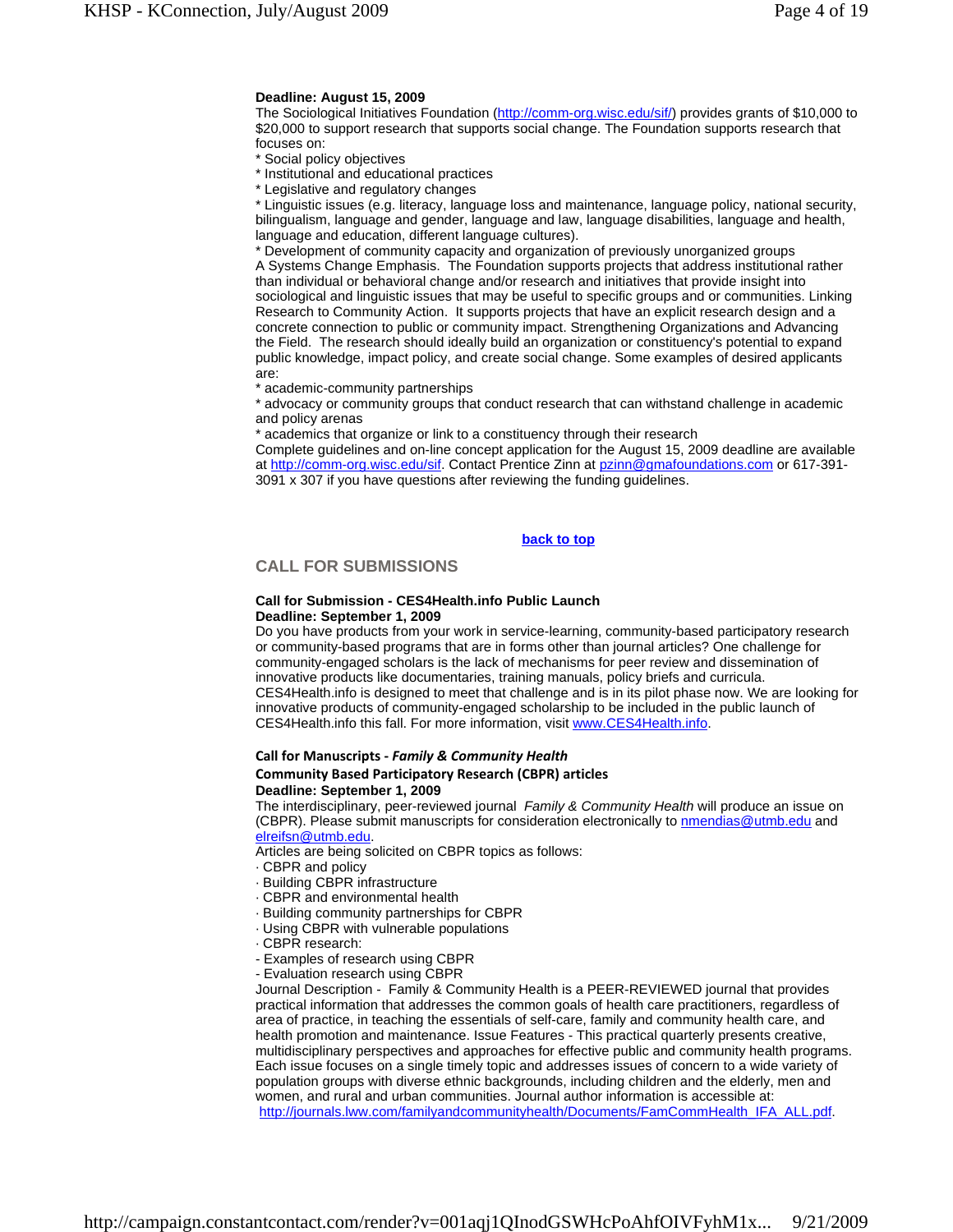#### **Call for Abstracts -- The Society for the Analysis of African American Public Health Issues (in conjunction with the American Public Health Association 137th Annual Meeting - Philadelphia, PA)**

**"Water and Public Health" November 7-11, 2009** 

**Deadline: September 1, 2009** 

The Society for the Analysis of African American Public Health Issues (SAAPHI) is soliciting abstracts for the 2009 annual scientific symposium to be held at the Loew's Hotel (Room Washington B) in Philadelphia, PA, Saturday, November 7, 2009 in conjunction with the American Public Health Association annual meeting. Topics of Interest -- While abstracts reflecting new and innovative information in any area of public health disproportionately impacting African Americans will be reviewed, presentations on the following topics are of particular interest:

- Coverage for the Uninsured
- Epidemiology of Racism and Health
- · Health Disparities/ Health Inequities
- Social Determinants of Health

In addition, abstracts that reflect integrative approaches to individual and community health promotion using evidence-based research, interventions, intervention guided-research, and health policy advocacy are also encouraged. All abstracts will be peer-reviewed and ranked for quality, topic applicability, and relation to SAAPHI issues. Students are especially encouraged to submit abstracts pertaining to their academic research. Up to two student finalists will receive awards for their abstracts and presentations. To be eligible for the SAAPHI Student Achievement Award, the student(s) submitting the abstract online must be the first and presenting author on the contributed abstract. The student awards will be determined on the basis of presentation, style and knowledge of the subject matter. The two finalists will be awarded prizes of \$250 for the 1st place winner and \$125 for the 2nd place winner following delivery of their presentations at the 2009 SAAPHI annual meeting. Winners must be members of SAAPHI or become members at the time of the meeting. INSTRUCTIONS FOR SUBMITTING ABSTRACTS:

- Abstract submission deadline: September 1, 2009
- Abstracts must be submitted to: rebecca\_hasson@yahoo.com
- Abstracts must be 250 words or less
- Abstracts should follow the format: Purpose/Objective, Methods, Results and Conclusion
- Presenters will be notified by October 1, 2009

## **Call for Nominations -- National Institutes of Health (NIH) Council of Public Representatives (COPR)**

## **Deadline: September 25, 2009 (postmarked by this date)**

The National Institutes of Health (NIH) Council of Public Representatives (COPR) is seeking new members. Nominations must be postmarked by September 25. The COPR advises the NIH Director on cross-cutting issues related to medical research and health issues of public interest that ultimately promote individual, family, and community health. Examples of broad issues explored by the Council include community engagement in research, public trust in the research enterprise, enhancing public awareness and education about NIH, clinical trials recruitment issues, and aspects of the NIH Roadmap for Medical Research, such as reengineering the clinical research enterprise. The COPR consists of up to 21 individuals who are selected from among the diverse communities that benefit from, and have an interest in, NIH research, programs, and activities. Members typically serve on the COPR for four years. To be considered for the COPR, nominees must have some interest in the work of NIH and must be in a position to communicate regularly with the broader public about COPR and NIH activities. Nominees must also be willing to fully participate in biannual COPR meetings, regular conference calls, and work group activities throughout the year. **NIH will host a toll-free teleconference to present information on NIH and the Council of Public Representatives from the perspectives of the staff and current Council members on Wednesday, August 26, 2009, from 3:00-4:00 p.m. EST. To register for the teleconference, send an e-mail with your name, affiliation, e-mail, and telephone number to COPR1@palladianpartners.com or call the COPR resource staff at (301) 650-8660, ext. 275, by Friday, August 14.** You must register to participate in this teleconference. Upon registration, you will receive a confirmation e-mail with information on how to participate. For more information, including the nomination form and answers to frequently asked questions, please visit http://copr.nih.gov/nomination.asp or send an e-mail to COPR1@palladianpartners.com.

#### **Call for Papers on Participatory Health Research -** *Nursing Inquiry*  **Interdisciplinary Perspectives on Policy and Healthcare Deadline: October 1, 2009**

A special upcoming issue of Nursing Inquiry will be devoted to participatory health research. Submissions are invited that address conceptual, methodological, and pragmatic dimensions of participatory forms of health research. The goal of this special issue is to advance a better understanding of participatory health research across different disciplines and audiences (e.g.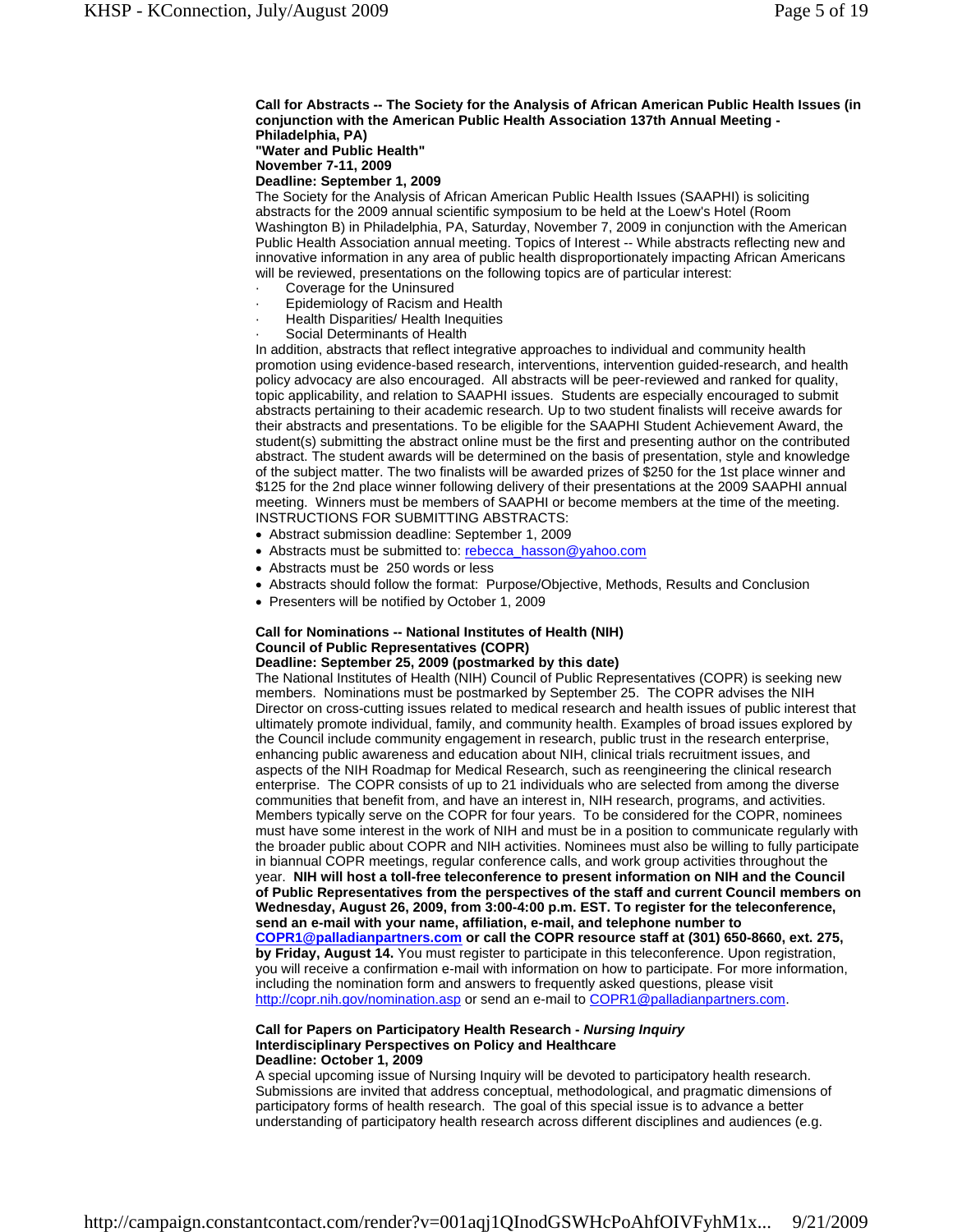educators, students, health practitioners, policy makers, and researchers). Examples of areas of focus include (but are not limited to) the following:

- In what ideological and conceptual forms does participatory health research manifest? For example, participatory research, action research, community-based participatory research, etc?
- If and how conceptual variations of participatory health research influence research design and methodology?
- What are the advantages of conducting participatory health research? What are the challenges to engaging in it? For example, vis-a-vis community-academic collaboration, institutional ethical approval, research funding, PhD thesis dissertations, impact on practice and policy.
- How has participatory health research been applied in different places and settings, and with diverse populations? For example, community agencies, health care institutes (primary to tertiary), specific groups as well as population level health initiatives.

While reporting of specific research findings is not the intention of this special issue, the above areas of focus may be (and in fact are encouraged to be) elaborated through examples from completed or ongoing research.

Nursing Inquiry is an international peer-reviewed journal. All submissions should be made online at http://mc.manuscriptcentral.com/nin. For author guidelines and information on online submission, please see above journal website or contact nijournal.nursing@utoronto.ca. For inquiries on the special issue on participatory health research, please contact guest editor. The closing date for submissions is 1 October 2009. The intended publication date for the special issue is Fall 2010.

#### **Call for Submissions - Public Health and Social Justice Website http://publichealthandsocialjustice.org or http://www.phsj.org**

Time for my annual call for submissions of slide shows relevant to social justice, ethics, and/or medical humanities for the Public Health and Social Justice Website at

http://publichealthandsocialjustice.org or http://www.phsj.org. The site has received almost 60,000 hits in its just over one and one half years of existence. I am hoping to increase contributions from other faculty and students for this open-access forum for sharing lectures. Slide shows are posted for one year, after which authors have the option to continue posting as is, post an updated version, or have the posting removed. Send submissions to Martin Donohoe, MD, FACP, at martindonohoe@phsj.org.

## **back to top**

## **CAREER DEVELOPMENT**

#### **Agency for Healthcare Research and Quality, Division of Statistical Research and Methods, Center for Financing, Access and Cost Trends, Rockville, MD Statistician**

The Agency for Healthcare Research and Quality (AHRQ) is seeking a statistician within the Division of Statistical Research and Methods, Center for Financing, Access and Cost Trends, Rockville, MD. As Statistician, you will be responsible for applying statistical and mathematical theory and techniques to the design and analysis of national probability sample surveys of establishments and households for complex health surveys. Statistical tasks will include sampling, estimation, imputation, statistical modeling; analysis of complex survey data; and development of papers and reports.

Salary Range: \$102,721 - \$133,543

Series and Grade: GS-1529-14

For more information see below link: You may need to cut and paste it to get the whole URL into your browser. **http://tinyurl.com/lx9dse**

**Bureau of Epidemiology Services, New York City Department of Health and Mental Hygiene, Manhattan, New York** 

**Civil Service Title: City Research Scientist Office Title: Geographer Epidemiologist (CRS, III) JVN #: 816-09-130042** 

**Salary Range: \$71,220 to \$93,593 (Full-time)** 

**Number of Positions: 1** 

Job Summary: The Bureau of Epidemiology Services within the New York City Department of Health and Mental Hygiene is multidisciplinary with the goal of combining cutting-edge epidemiologic research and data analyses with policy development and recommendations. The bureau undertakes data collection and analyses that have broad Departmental application and is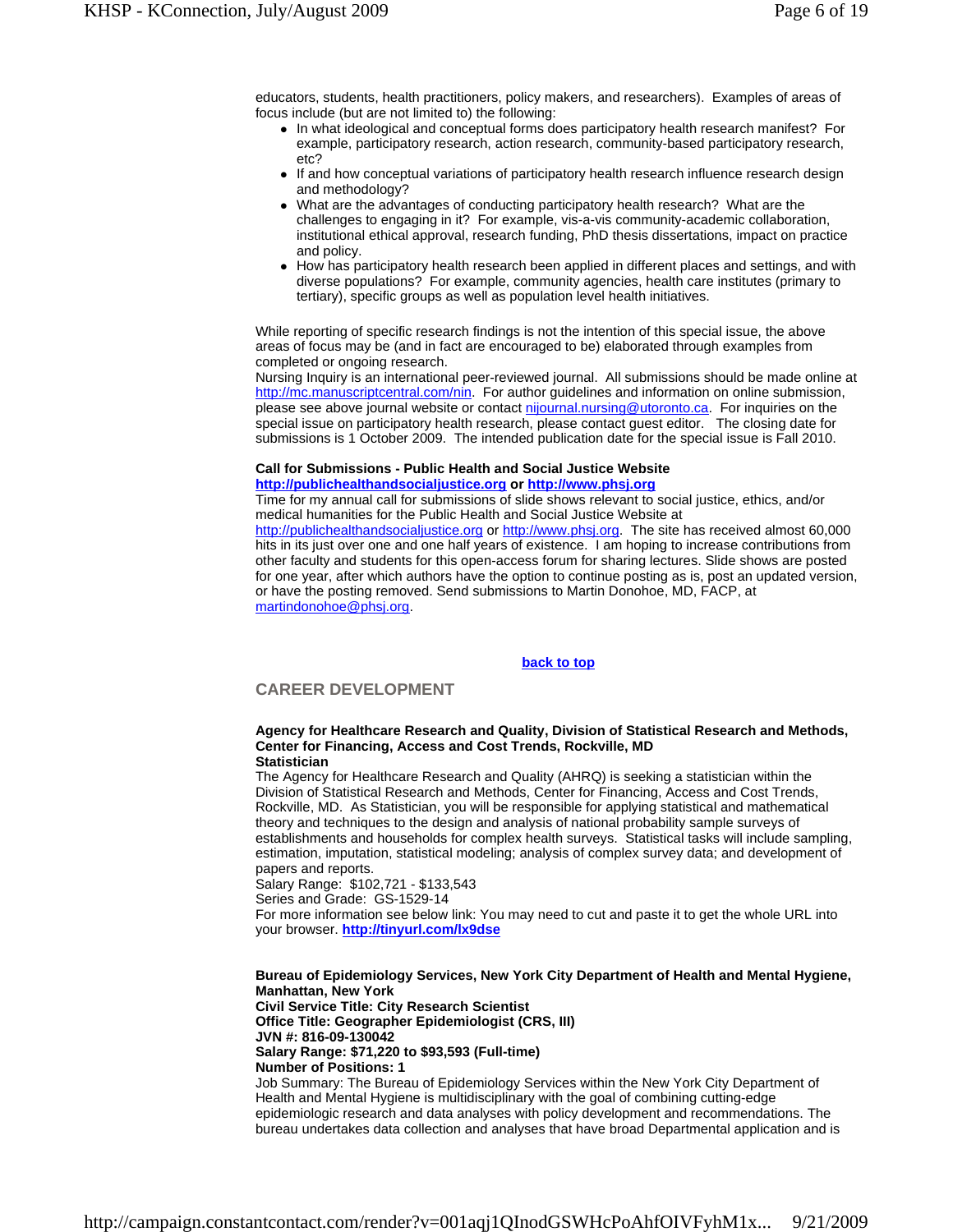also available to provide epidemiologic consultation services with all categorical Departmental programs (including those responsible for infectious diseases, chronic diseases, community health, environmental/occupational health, and access to health care).

-- The City Research Scientist III (CRS III), with latitude for the exercise of independent judgment and initiative, will work under the direction of the Director of the Methods Unit of the Bureau of Epidemiology Services.

-- Provide technical expertise in spatial analyses, spatial demography, small-area estimation, and geography.

-- Apply relevant methods from the Statistics, Geography, and Demography literature to a wide variety of public health projects. The CRS II will be expected to disseminate their research through conference presentations and peer-reviewed publications.

-- Work on a major project characterizing New York's subpopulations and their health outcomes at varying geographic scales.

-- Work closely on the spatial analyses efforts of the GIS Center and with other staff to analyze and evaluate new and existing data sources including registries, surveys, administrative records, and vital statistics to measure and monitor the health of New Yorkers.

-- Finally, the selected candidate will play an active role in the agency's emergency preparedness and bio-terrorism efforts.

The CRS III will have some opportunity to develop their own research agenda with an applied public health benefit. Doctoral candidates and recent PhDs who have developed methods that might be applied to public health datasets are encouraged to apply.

PREFERRED SKILLS: Extensive experience with software such as SAS R, S+, Matlab, and Sudaan; knowledge of Geographic Information Systems (including VB and Python scripting) and its underlying theory; some experience in statistical analysis, study design, and/or epidemiological methods; training or project experience in spatial statistics, geography, demography, or public health; excellent writing and speaking ability and strong interpersonal communication skills. Experience Required:

1. A Doctorate degree from an accredited college or university with specialization in an appropriate field of physical, biological, environmental or social science and one year of full-time experience in a responsible supervisory, administrative or research capacity in the appropriate field of specialization; or

2. A Master's degree from an accredited college or university with specialization in an appropriate field of physical, biological, environmental or social science and three years of responsible full-time research experience in the appropriate field of specialization; or

3. Education and/or experience which is equivalent to (1) or (2) above. However, all candidates must have at least a master's degree in an appropriate field of specialization and at least two years of experience described in (2) above. Two years as a City Research Scientist Level I can be substituted for the experience required in (1) and (2) above.

NOTE: Probationary Period. Appointments to this position are subject to a minimum probationary period of one year. IF YOU WERE EDUCATED IN A FOREIGN SCHOOL, YOU MUST SUBMIT A FOREIGN DEGREE EVALUATION, FROM AN APPROVED ORGANIZATION, WITH YOUR RESUME. NOTE: NEW YORK CITY RESIDENCY IS REQUIRED WITHIN 90 DAYS OF APPOINTMENT.

Position# 205515 Post Date: 5/18/2009 Post Until Filled

## **Community Catalyst**

## **Director, Health Equity Campaign**

Community Catalyst is a not-for-profit consumer advocacy organization working to build a national health justice movement. The organization develops new approaches to strengthen the voices of consumers and communities, organize vulnerable constituencies, and build the kinds of organizations and coalitions that can advocate effectively for health care reforms. Our staff provides advice, information, and tools that help communities, consumer groups,

providers, foundations, and progressive policymakers work together to lead health systems change. They work with consumer and community groups in more than 30 states that are advocating for - and winning -- health policy and system reforms which benefit consumers. The Position:

Community Catalyst is seeking a Director, Health Equity Campaign to be a leader and catalyst in the design and implementation of a successful, cutting-edge health advocacy

campaign dealing with the unique health care and access issues facing low-income minority and immigrant populations, particularly during the current debate on national health reform. Job Responsibilities: \* Build and sustain coalitions and strategic alliances by developing relationships with key minority and immigrant-focused organizations. \* Develop a policy agenda around issues critical to low-income minority and immigrant populations and the organizations working with them. \* Broaden the connections and engage a broader set of organizations and interests that share some or all of the advocacy goals, e.g., hospitals, community health centers, public health experts, Medicaid,

HMOs, labor, business ? to discuss policy and strategy. \* Facilitate the creation of a strategy to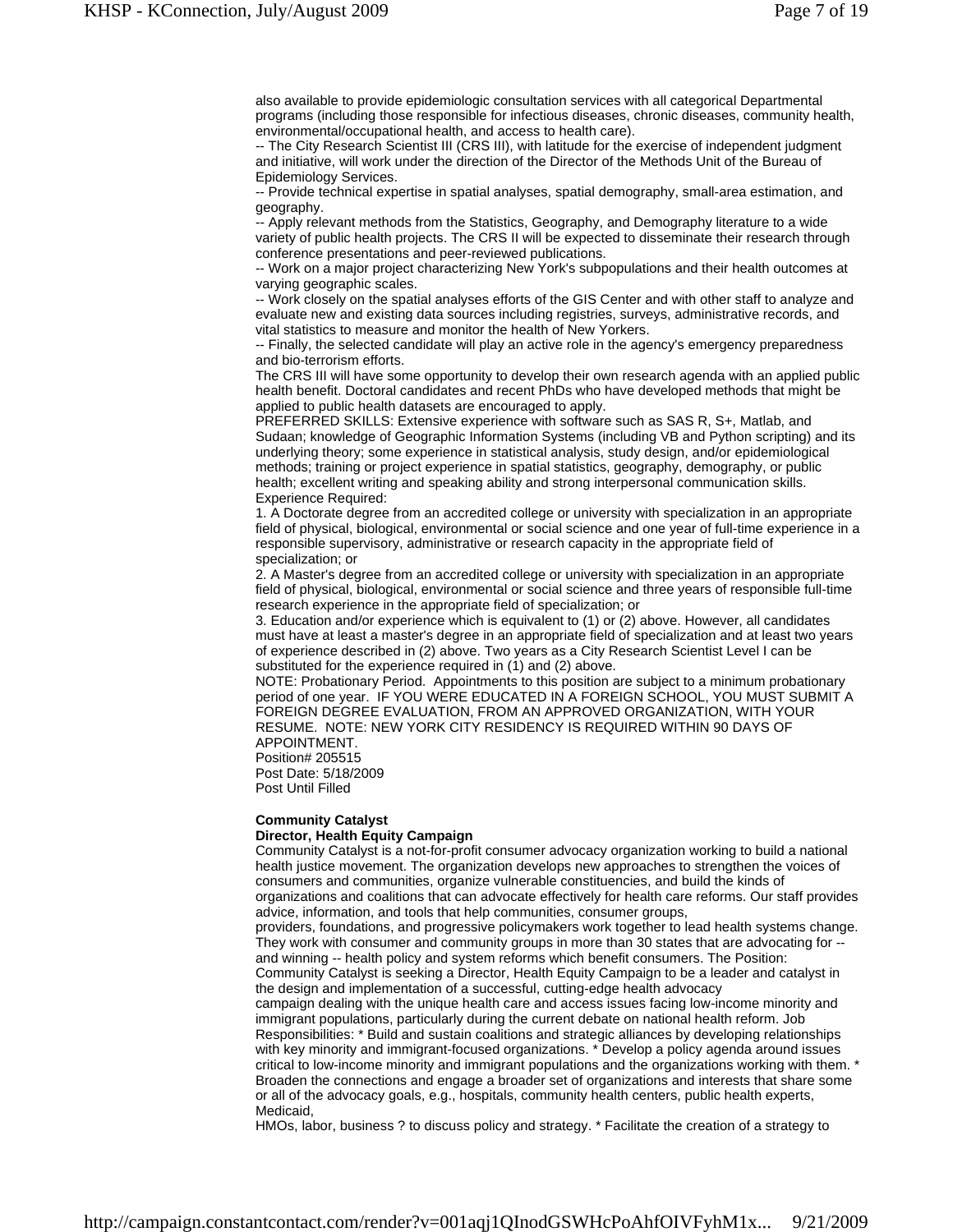support federal reform that affects communities of color and low income communities. \* Plan and oversee campaign outreach activities, including educational sessions, briefings, and other training activities. \* Assist Community Catalyst development team with project related fundraising. \* Some travel is required. Qualifications: \* Significant leadership responsibility for managing broad coalitions of stakeholders and unifying various groups around a common mission and vision. \* Knowledge of the unique experiences, concerns and needs of under-represented racial/ethnic/economic populations.

Sound political judgment. \* Understanding of health policy issues that disproportionately affect low-income communities and communities of color including Medicaid and racial and ethnic health disparities. \* Experience running issue campaigns. \* Strong written, verbal and interpersonal skills. \* Ability to work as part of a team and independently. \* Minimum of a Bachelor's Degree and 7 years of professional organizing and/or health advocacy or other relevant experience years. Master's Degree Preferred. \* Project management skills. \* Qualified candidates from diverse personal, cultural, and ethnic backgrounds are encouraged to apply. Community Catalyst is an equal opportunity employer with a demonstrated commitment to diversity in the workplace. Salary & Benefits: \* Competitive salary; \* Generous paid time off policy; \* Robust benefits package; Convenient downtown Boston location. Applicants should submit a resume with a one page cover letter briefly summarizing their interest in and qualifications for the position to: Click Here to Email. Please type "Director, Health Equity Campaign" in the Subject line. For more information on Community Catalyst please go to www.communitycatalyst.org.

## **Community Catalyst, Inc.**

## **Field Director, Integrated Care Advocacy Project: Campaign for Better Care**

Join an organization at the forefront of health care advocacy around the nation! Community Catalyst, Inc. is a national nonprofit advocacy organization that builds consumer and community participation in the shaping of the U.S. health system to ensure quality, affordable health care for all. The Integrated Care Advocacy Project (ICAP) works to ensure that the interests of the sickest and most vulnerable Medicaid and Medicare beneficiaries, especially frail elders, are well represented in state and federal efforts to redesign health care financing and delivery systems. A component of ICAP is the Campaign For Better Care (Campaign), which seeks to bring the voice of the consumer to the center of these reform efforts and to pilot innovative approaches to engaging patients and their caregivers as activists. We seek a Field Director who will carry out the field work and day-to-day management of field operations for the Campaign. Specifically, the Field Director will have primary responsibility for mobilizing state and local advocacy organizations across the country to support the Campaign's policy agenda. The Field Director will also provide intensive support in 6-8 key target states to advocacy organizations to allow them to develop state-based campaigns that support the Campaign's agenda. Finally, the Field Director will also assist in the development and implementation of

innovative strategies for empowering vulnerable older adults and their caregivers and directly engaging them in advocacy activities that support the Campaign's policy goals. The Field Director is supervised by the Director of ICAP, is a member of the ICAP team, and collaborates with other field staff at Community Catalyst and at other national partner organizations.

RESPONSIBILITIES

\* Provide mobilization support to state and local advocates.

\* Offer tailored support to priority states and grassroots pilot sites. Support will include coalitionbuilding; outreach tools; advocacy training; storybanking; and development of educational materials or use at local level.

\* Coordinate with national field staff of Campaign for Better Care partner organizations.

\* Develop and oversee an outreach plan to recruit advocacy and consumer organizations to the Campaign for Better Care.

\* Plan and oversee campaign outreach activities, including educational sessions, briefings, and other training activities

\* Facilitate the integration of federal and state campaign activities, including organizing, communications and products, where appropriate

\* Communicate with the media, as needed

\* Assess and provide feedback to the Campaign regarding the ongoing strategic, political and logistical needs of state-based campaigns and their members

\* Meet with other Community Catalyst field and campaign staff and those at Campaign partner organizations, as appropriate

Manage interns

\* Assist Community Catalyst staff and directors in other relevant work projects, as appropriate. QUALIFICATIONS

Experience running issue/public policy campaigns including mobilizing stakeholders and implementing communications strategies

\* Experience managing broad coalitions of stakeholders and unifying various groups around a common mission and vision.

Ability to manage several projects at once, respond to tight timelines and operate effectively in a fast-paced environment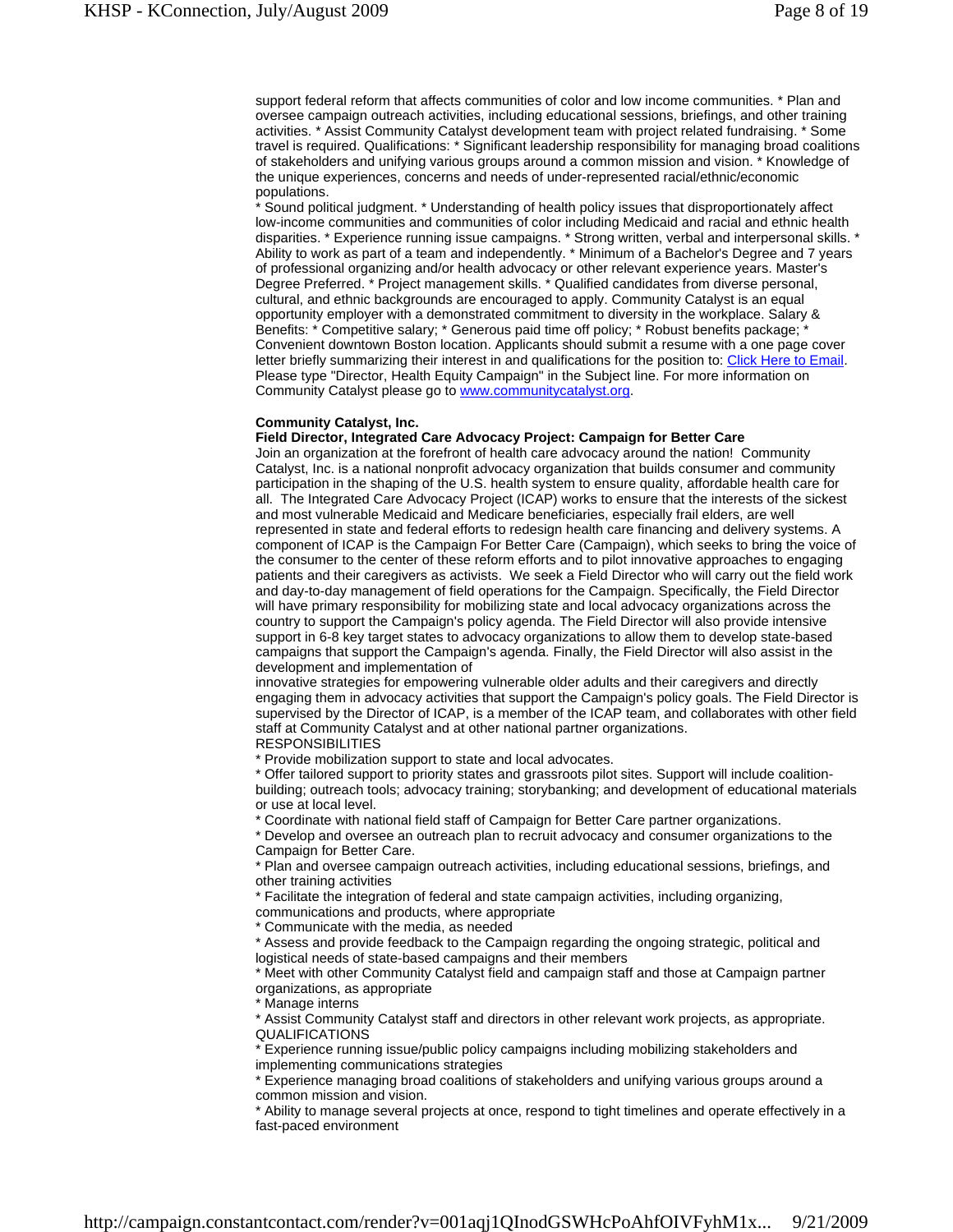- \* Sound political judgment
- \* Understanding of health policy issues; Experience with issues relating to needs of seniors and those with chronic illness a plus
- \* Familiarity with web-based technology and other campaign tools
- \* Strong research and writing skills
- \* Communication skills including working with the media, public speaking, and training
- \* Ability to grasp and analyze substantive, often complex, health policy and political information
- \* Ability to convey complex information n a way that is easily understood by non-experts
- \* Strong organizational skills, track record of following through to achieve results and ability to manage many tasks simultaneously
- \* Strong leadership, relationship development, collaborative, and team building skills
- \* Master's degree preferred
- \* 5+ Years professional organizing and/or health advocacy experience
- \* Ability to travel
- Bilingual/bicultural background a plus
- Salary & Benefits
- Competitive salary
- \* Generous paid time off policy
- \* Robust benefits package
- \* Convenient downtown Boston location
- For more information on Community Catalyst please go to www.communitycatalyst.org.

## **National Cancer Institute 2010 Cancer Prevention Fellowship Program Deadline: September 1, 2009**

I would like to let you (and your trainees) know that the Cancer Prevention Fellowship Program (CPFP) at the National Cancer Institute (NCI) is accepting applications for 2010 Fellows from now through September 1, 2009. The Cancer Prevention Fellowship Program at the National Cancer Institute is an excellent postdoctoral training opportunity that provides training in public health and mentored research with world-renown investigators at the NCI. The overarching goal of the CPFP is to provide a strong foundation for clinicians and scientists to train in the field of cancer prevention and control. The Fellowship Program leadership strongly encourages behavioral scientists to apply, as this is a multidisciplinary program that many behavioral scientists have completed and found to be an invaluable experience. As part of the program, we offer training toward an M.P.H. degree at an accredited university during the first year, followed by mentored research with investigators at the NCI. Opportunities for research cut across a wide range of methodologies: basic science laboratory studies, clinical studies, epidemiologic studies, community intervention trials, studies of the biological and social aspects of behavior, policy studies, and research on the ethics of prevention. The CPFP provides competitive stipends, paid health insurance, reimbursement for moving expenses, and a travel allowance to attend scholarly meetings or training. The typical duration in the CPFP is 4 years (year 1: master's degree; years 2-4: NCI Summer Curriculum in Cancer Prevention and mentored research). To be eligible, applicants must possess an M.D., Ph.D., J.D., or other doctoral degree in a related discipline (e.g., epidemiology, biostatistics, ethics, philosophy, or the biomedical, nutritional, public health, social, or behavioral sciences) or must be enrolled in an accredited doctoral degree program and fulfill all degree requirements by June 21, 2010. Foreign education must be comparable to that received in the United States. Applicants must also be US citizens or permanent residents and have no more than five years relevant postdoctoral experience. To learn more about our multidisciplinary program in cancer prevention, as well as eligibility requirements and application procedures please visit our website http://cancer.gov/prevention/pob or contact cpfpcoordinator@mail.nih.gov.

## **Prevention Research Center, Berkeley, CA**

#### **Postdoctoral Fellowships for the Scientific Study of the Prevention of Alcohol- and Drug-Related Problems**

The Prevention Research Center (PRC), a division of the Pacific Institute for Research and Evaluation, in collaboration with the School of Public Health at the University of California, Berkeley (UCB), is seeking applicants for two-year postdoctoral appointments funded by the National Institute on Alcohol Abuse and Alcoholism. These fellowships provide training for individuals who wish to pursue careers in prevention research science with an emphasis on health and social problems related to the use and abuse of alcohol and other substances. The program provides requisite training in the multiple theoretical and methodological approaches to prevention research necessary to pursue successful careers in this area. For this reason individuals with backgrounds in a broad range of disciplines are encouraged to apply (e.g., psychology, sociology, economics, anthropology, public health, epidemiology, community psychology, and minority studies). For information on the application process, training program, PRC/UCB scientists who serve as mentors, and their focused research areas, check our website http://www.prev.org/preventiontraining/. Please submit specific questions to prcpostdoc@prev.org or contact Cheryl Sieczkowski, Program Administrator, Prevention Research Center, 1995 University Avenue, Suite 450, Berkeley, CA 94704, (510) 883-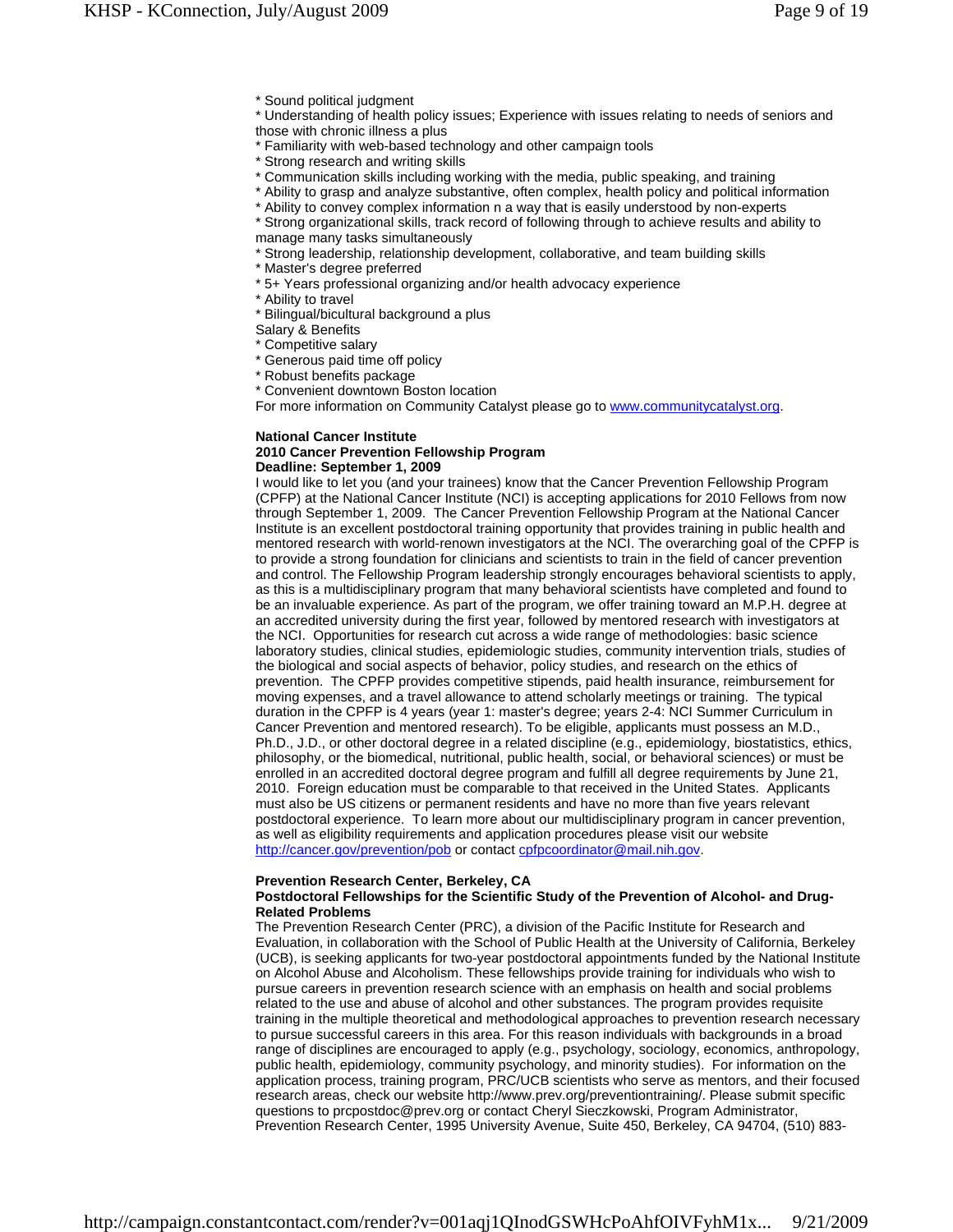5756. Pacific Institute for Research and Evaluation and the University of California are Equal Opportunity/Affirmative Action Employers. Due to federal guidelines, only applicants who are national citizens or have a current United States permanent residence card (green card) will be considered.

#### **Temple University, Institute for Survey Research Professor and Director, Institute for Survey Research (ISR)**

The Institute for Survey Research (ISR) of Temple University is one of the oldest and most highly regarded academic survey research units in the United States. Since its founding in 1967, ISR has made numerous research contributions to policy planning at local, state, and national levels through surveys using personal, telephone, mail, and Web-based interviews; program evaluations; and focus group research. The Institute has particular strength in field work, achieving respectable response rates and maintaining high data quality even with difficult populations. The Institute has worked in the past with NIH, SAMHSA, Presidential Commissions, private foundations and other academic institutions. The Institute is currently seeking a new Director. He or she will play a key role in achieving the Institute's objective of effective growth and continuing to be a national presence in survey and evaluation research. The successful candidate will be a leader with the ability to adopt the "scientific vision" established by the field of survey research, together with the entrepreneurial spirit to grow the Institute's capacity and research volume. The Director will support and foster an environment to encourage research collaborations with University Faculty members as well as researchers at other institutions and organizations in the public and private notfor-profit sectors. He/She will continue the commitment to the submission of grants to federal agencies and corporations. Qualifications/Position Description: The newly appointed Director of the Institute for Survey Research (ISR), will be the third Director in the history of the Institute and will play a key role in defining the Institute's future. The new Director will report to the Dean of the College of Liberal Arts, define and direct all work projects performed within the ISR as well as oversee all research and technical/statistical activities, research, development and marketing functions. With appropriate qualifications, it is also expected that the director would hold the title of Professor/Associate Professor in the appropriate academic department. Flexibility exists for a tenure track or research track appointment depending on qualifications of the candidate. The Director would be expected to operate in an entrepreneurial spirit in setting strategic direction for the institute in the current economic climate. Responsibilities of the Director include; in conjunction with the Director of Operations and two Senior Study Directors, establishing schedules and deadlines for all ISR studies; developing and managing department budgets, and oversees the outcomes of all ISR projects. In addition, the ISR Director develops and directs the ISR's policies and procedures, sets employee/departmental goals, oversees the resolution of all institute issues, and makes strategic decisions concerning the deployment of the ISR's resources. Other responsibilities include; developing and maintaining relationships with internal and external contacts, meeting and making presentations to Temple University employees, students, staff, and clients in reference to the Institutes various projects. Required Education and Experience: A PhD in one of the social sciences or related disciplines, and demonstrated experience as a Director, Associate Director or equivalent position in a research or survey center. Possibilities for a tenured appointment will be assessed upon applicant qualifications. Required Skills and Abilities:

Demonstrated expertise in all phases and modes of survey research.

· A documented track record in, and enthusiasm for, securing large scale grant or contract funding from federal, state or local government or private agencies.

- · Program Evaluation expertise preferred
- Evidence of a strong publication record.
- Evidence of effective teaching/mentoring

Compliance Statement: In the performance of their functions as detailed in the position description employees have an obligation to avoid ethical, legal, financial and other conflicts of interest to ensure that their actions and outside activities do not conflict with their primary employment responsibilities at the institution. Employees are also expected to understand and be in compliance with applicable laws, University and employment policies and regulations, including NCAA regulations for areas and departments which their essential functions cause them to interact. Response: In order to be considered for this position, please send a letter of interest, CV and three letters of reference to: Peter D. Mulcahy Manager of Institute Operations Institute for Survey Research Temple University 1601 North Broad Street (083-46) University Services Building, Suite 505 Philadelphia, PA 19122-6099 peterm@temple.edu 215-204-8381 Questions and other inquiries can also be sent to the Chair of the Search Committee: Heidi Grunwald, Ph.D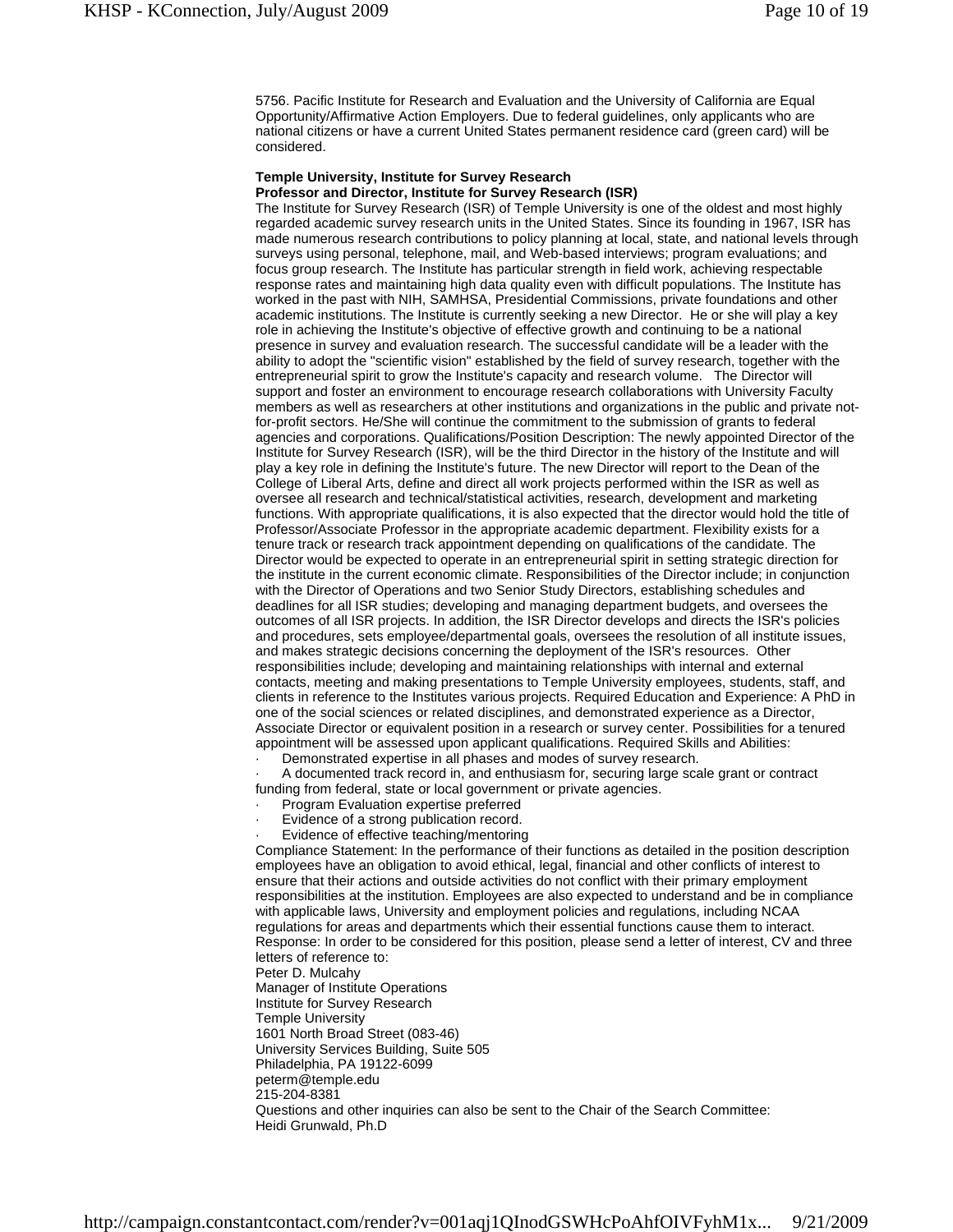Acting Director ISR grunwald@temple.edu 215-204-2217

The review committee will begin assessing candidates upon receipt of letters of interest and Curriculum Vitae. The Deadline for responses is August 31,2009 or until the position has been filled. Finalists selected will be asked to submit examples of research reports and publications. AA, EOE, m/f/d/v. For more information about Temple University and the Institute for Survey Research, please visit our websites at www.temple.edu/isr and www.temple.edu.

#### **Tennessee State University in Nashville, Tennessee**

## **Four Openings - Director of Public Health Programs (1 position) and Assistant/Associate Professor - Health Administration and Health Sciences (3 positions)**

Deadline dates: August 7 and August 9, 2009

Go to www.jobs.tnstate.edu to apply.

TSU is starting a new MPH program in Fall 2009, with areas of emphasis including community outreach, health disparities, and cultural competency.

(1) Job Title: Director of Public Health Programs

Department: Health Administration and Health Sciences Months per year: Fiscal (12 months) Advertised Salary: Commensurate with Qualifications and Experience Job Description: Tennessee State University is recruiting a Director for new public health programs, with an MPH and a PHD in development. This is a tenure-track position at the Associate or Full Professor rank. The Director's responsibilities include development and implementation of the public health programs; recruitment of students and faculty; mentoring students; budget management, and developing and maintaining strong and positive relationships with professionals in the healthcare community in Middle Tennessee and beyond. Minimum Qualifications/Experience: Applicants must have an earned doctorate in Public Health or medicine, strong evidence of academic leadership, graduate teaching experience, a history of scholarly productivity, a proven record of grantsmanship, experience with accreditation, and a commitment to community outreach. The candidate should also have experience in collaborative and multidisciplinary teaching and research. Preference will be given to candidates with experience in research on cultural competence in healthcare. Job Close Date: 08-07-2009

(2) Job Title: Assistant/Associate Professor- Health Administration and Health Sciences (3 positions)

Department: Health Administration and Health Sciences Months per year: Academic (9 months) Advertised Salary: Commensurate with Education and Experience Job Description: The Department of Health Administration and Health Sciences in the College of Health Sciences at Tennessee State University plans to begin a new MPH program in the fall of 2009. The new program will have a strong emphasis on cultural competency and an interdisciplinary faculty interested in improving the health of the community through research, teaching, and public service. The department is seeking candidates to fill multiple tenure track positions at the Assistant and/or Associate Professor level(s) in the fall of 2009 with specializations in the following areas: 1) environmental and occupational health and safety; 2) cultural competency/health disparities; and 3) health policy management. Minimum Qualifications/Experience: A Doctoral degree in Public Health or Medicine is required. Candidates with training in Medical Anthropology with a specialty in Cultural Competency and/or Health Disparities are also encouraged to apply. Successful candidates for each specialization must have demonstrated graduate teaching experience; student advising; scholarly productivity and the ability to obtain extramural research funding. Three (3) positions will be filled from this posting. Job Close Date: 08-14-2009

## **University of Manitoba, Department of Community Health Sciences, Faculty of Medicine Faculty Positions in Biostatistics and Epidemiology (Rank: Assistant Professors)**

Deadline: August 1, 2009 and will continue till positions are filled Position number:

09686 - 09689 and GY771

Salary Range:

Commensurate with qualifications and experience

FACULTY POSITIONS IN BIOSTATISTICS AND EPIDEMIOLOGY Department of Community Health Sciences Faculty of Medicine, University of Manitoba Position Numbers 09686, 09687, 09688, 09689, GY771. Located in the thriving, multicultural city of Winnipeg, the University of Manitoba offers students and faculty a vibrant learning community, exceptional facilities and the chance to explore ideas, challenge assumptions and turn theory into reality. The University of Manitoba plays a key role in the social, cultural, and economic well-being of the people of Manitoba, Canada, and the world. The Department of Community Health Sciences, Faculty of Medicine is actively seeking outstanding faculty and invites applications for 4 new full-time tenure-track faculty positions and one current tenure-track faculty position at the Assistant Professor rank to enhance teaching and research capacity in health services and the health of populations, with an anticipated starting date of September 1, 2009 or as soon as possible thereafter. There are 2 new positions in Biostatistics (Position #09686 and Position #09687) at the Assistant Professor rank. Preference will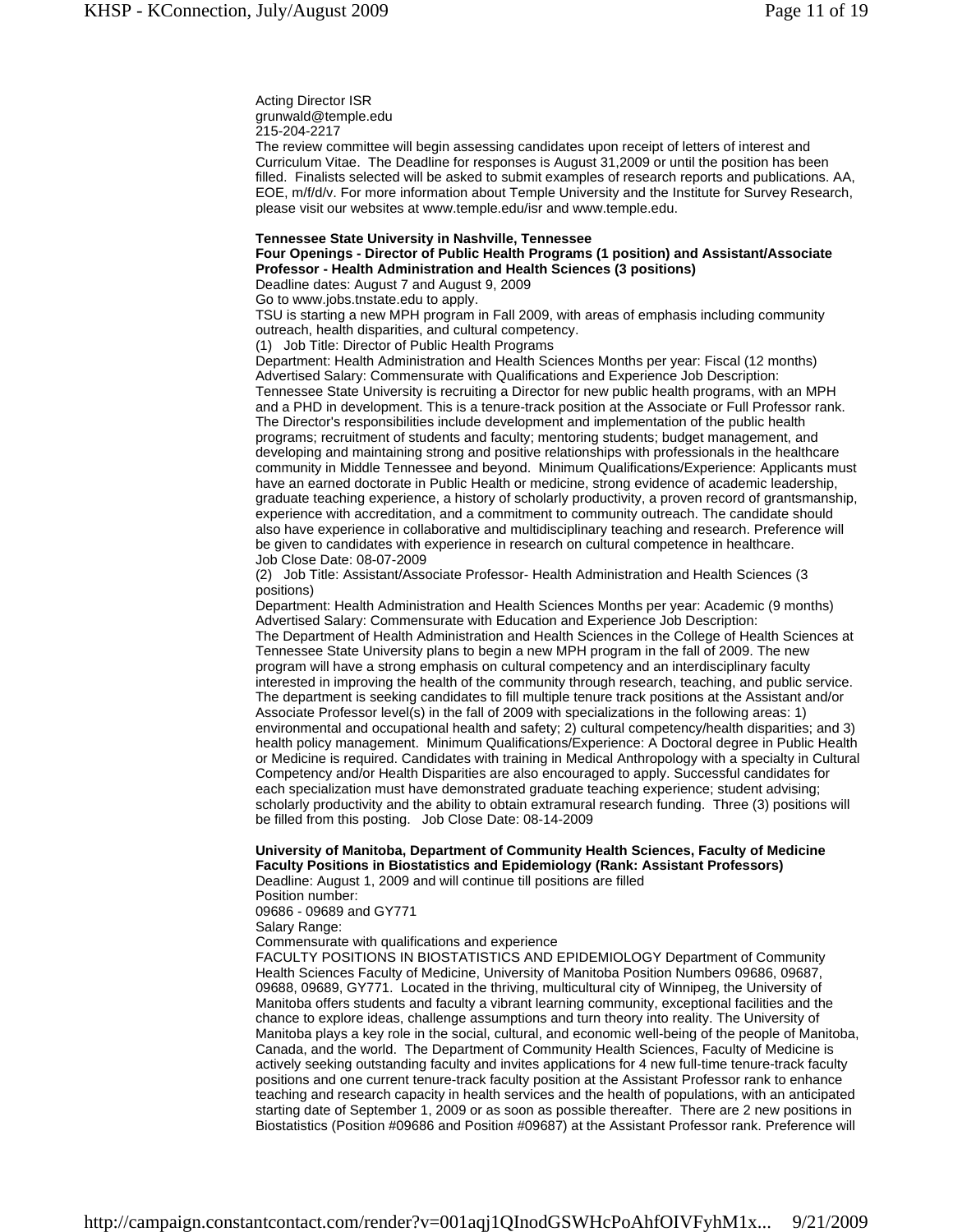be given to candidates who hold a doctoral degree (PhD) in Biostatistics or Applied Statistics with some experience in consulting with academic faculty. Physician candidates (MD/PhD) may elect to enter into a geographic full-time (GFT) agreement. One candidate may fulfill the role of Director, Biostatistical Consulting Unit and should demonstrate an interest in and skills for a leadership role. Salary will be commensurate with experience and qualifications. There are 2 new tenure-track faculty positions in Epidemiology (Position #09688 and #09689) at the Assistant Professor rank. Preference will be given to candidates who hold a doctoral degree (PhD) in epidemiology with an interest in clinical epidemiology, applied public health, population health, health services and/or global public health. Physician candidates (MD/PhD) may elect to enter into a geographic full-time (GFT) agreement. The Manitoba Centre for Health Policy (MCHP), Department of Community Health Sciences (CHS) is recruiting to a full-time tenure track position at the Assistant Professor rank (Position GY771). Candidate should have advanced research training (PhD) in social or health services; skills in working with large health datasets and administrative data; and research interests aligned with the mission of the Centre. Faculty members appointed to these positions will be expected to: (1) develop an independent research program; (2) collaborate with clinical scientists to develop strategic research programs; (3) teach at the graduate and undergraduate level; and (4) develop active partnerships with external agencies such as Manitoba Health and Healthy Living, Public Health Agency of Canada and Regional Health Authorities. Excellent skills in communication and interdisciplinary work are important. The Department of CHS includes academics, clinicians and public health practitioners working in areas of education, service, and research related to health services, the health of populations, societal and cultural dimensions of health, environment and health, and global public health. This integrated and multidisciplinary approach brings together researchers, health professionals and policy-makers from a variety of provincial, national and international organizations. The Department has a longstanding commitment to working with First Nations, Métis and Inuit communities. MCHP is a research centre of excellence that conducts world class population-based research on health services, population and public health, and the social determinants of health. MCHP develops and maintains the comprehensive population-based data repository on behalf of the Province of Manitoba for use by the local, national and international research community. MCHP promotes a collaborative environment to create, disseminate and apply its research. The University of Manitoba encourages applications from qualified women and men, including members of visible minorities, Aboriginal peoples and persons with disabilities. All qualified candidates are encouraged to apply, however, Canadians and permanent residents will be given priority. Learn more about the University of Manitoba at http://www.umanitoba.ca ( http://www.umanitob.ca ). Interested candidates are asked to submit a cover letter describing their research and teaching interests, curriculum vitae, teaching dossier, and names of three referees. Applications should be directed to:

Dr. Sharon Macdonald, Acting Department Head Department of Community Health Sciences Faculty of Medicine University of Manitoba S113-750 Bannatyne Avenue Winnipeg, Manitoba R3E 0W3

Email: smacdona@cc.umanitoba.ca. Closing Date: August 1, 2009 and will continue till positions are filled. Application materials, including letters of reference, will be handled in accordance with the protection of privacy provisions of "The Freedom of Information and Protection of Privacy" (Manitoba). Please note that curriculum vitas may be provided to participating members of the search process.

#### **University of North Carolina School of Medicine, Chapel Hill, NC, Tobacco Prevention and Evaluation Program (TPEP) in the Department of Family Medicine**  Associate Director

#### http://jobs.unc.edu/1001732

This position serves as Associate Director for the Tobacco Prevention and Evaluation Program based in Family Medicine. The position is responsible for assisting the Director by providing leadership in all research efforts and the supervision of a team of social clinical research specialists as well as graduate and undergraduate student research assistants. The position involves the administration of budgets and the management of all aspects of contract budgets. Education Requirements: PhD in Public Health, Psychology, or related field is required. Qualifications and Experience: Research and Evaluation skills needed. Some managerial experience is desirable. Specialization in tobacco related issues preferred. More on TPEP: http://www.tpep.unc.edu.

#### **back to top**

## **CONFERENCES AND EVENTS**

**AcademyHealth France Health Study Tour October 18-23, 2009** Website: http://www.academyhealth.org/Events/content.cfm? ItemNumber=2454&navItemNumber=531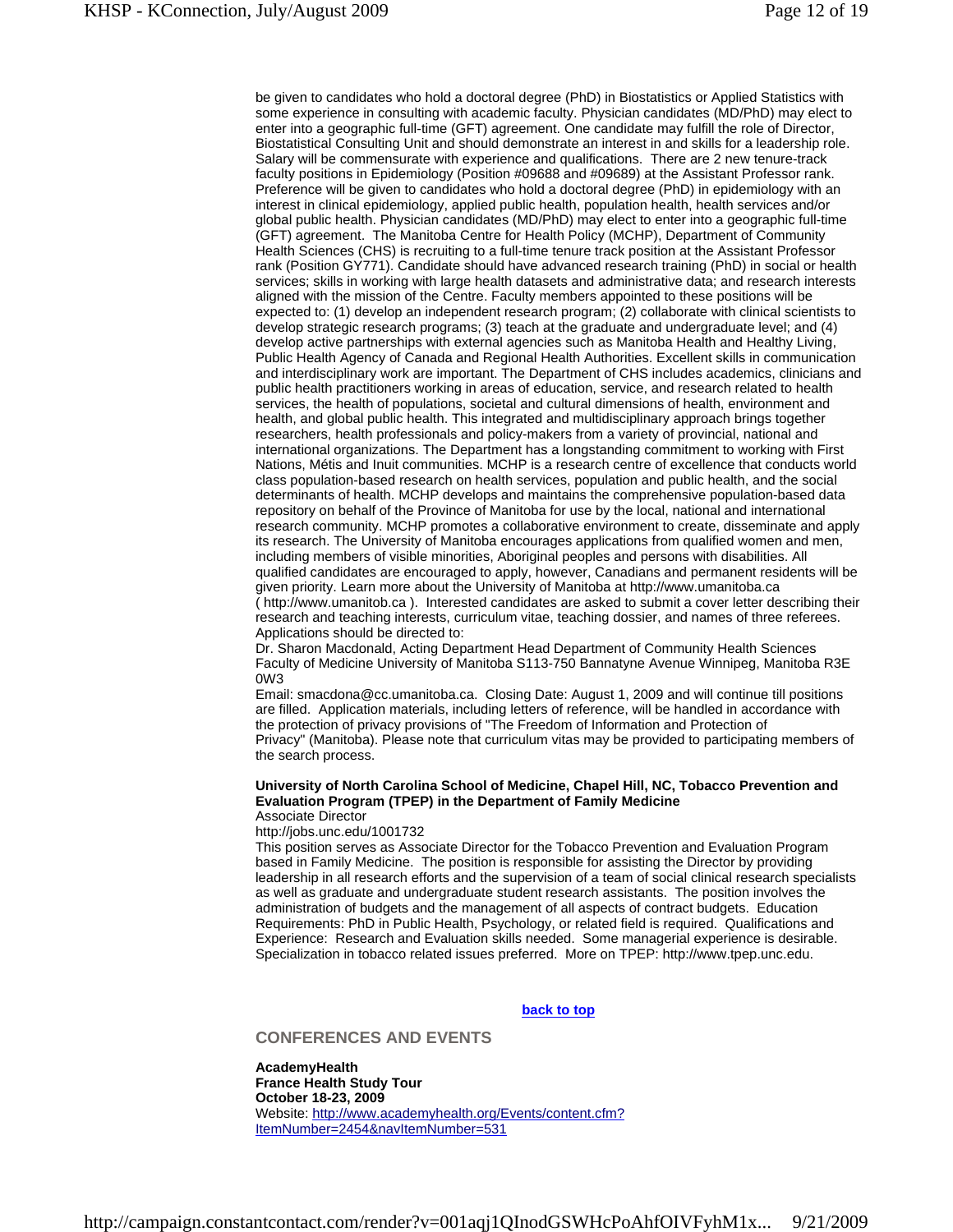France is consistently ranked as one of the best health care systems in the world by effectively balancing efficiency, equity and choice. Nevertheless, increasing problems of cost-containment, access and quality has led the government to launch significant health reforms. In conjunction with France's National School of Public Health, École des Hautes Études en Santé Publique (EHESP), AcademyHealth offers its fourth health study tour in France.

The France Health Study Tour provides a unique learning opportunity aimed at building collaborative relationships among health care leaders from countries with shared health policy challenges. Drs. Robert Berenson, David Helms, and Tom Ricketts will be facilitating our France Tour. Past study tour audiences have included experienced policy professionals, health plan executives, administrators, federal and state government officials, and health services researchers. This tour will address current health policy issues, such a payment to providers, quality and access to care and will provide an exciting mix of site visits and briefing sessions including: Executive Branch and Regulators

 French Ministry of Health - Ministry experts will discuss the history of France's health system reforms, health care financing, hospital governance, and the role of European and French law in the health care system.

 Haute Autorité de Sante (HAS) - Participants will learn about comparative effectiveness in France and what this agency is doing to improve the quality of patient care, the financial sustainability, and equity in the health care system.

Providers

 Georges Pompidou European Hospital (HEGP) - within the Assistance Publique - Hôpitaux de Paris (AP-HP). AP-HP is the largest European health delivery system, which includes 37 hospitals, 20,000 beds, and a staff of over 100,000. HEGP is one of AP-HP's flagship hospitals. Designed for the 21st Century needs in terms of medical care and research, the Pompidou is intended to encourage greater interaction among staff with a top-notch IT infrastructure. Participants will learn about HIT at the Pompidou and at health care facilities in France. They will also learn about how French University Hospitals are transforming themselves to cope with increased financial pressures while maintaining excellence in research and quality of care. Payers

The Assurance Maladie is the single payer of the French health care system. It has developed innovative tools to contain cost while assuring quality.

 The Mission T2A provides stewardship for the French PPS (Providers Payment System). Participants will learn how France faces the challenges of PPS and seek to deploy PPS to post acute care.

#### FRANCE TOUR ITINERARY

#### Who ShouldRegister**?**

The Tour is designed for senior health services researchers and policy professionals, health plan executives, administrators, and federal and state government officials who are in institutional positions to use the knowledge gained from the Tour to advance system improvements and influence the health reform dialogue in the United States. The Tour accommodates 15-20 individuals. In the event the Tour sells out, priority will be given to individuals who have not previously participated in an AcademyHealth International Health Study Tour.

#### **American Psychological Association, 117th Annual Convention Psychology-Community Engagement: Partnering for Social Change August 5-August 9, 2009 Toronto, Canada**

You are invited to participate in *Psychology-Community Engagement: Partnering for Social Change,* acommunity engagement initiativedesigned to highlight the theory and practice of partnerships between psychologists and diverse and economically challenged communities. This grassroots initiative is spearheaded by Division 9, Society for the Psychological Study of Social Issues, and cosponsored by 10 APA Divisions (8, 9, 17, 27, 32, 34, 35, 39, 44, 45, and 48), the Public Interest Directorate, and the Office of Socioeconomic Status. This event has two parts:

 Part 1: Site visits, Wednesday, August 5, 12:20 - 5:00 p.m. Through a planned, preconference visit to two culturally diverse and economically challenged Toronto neighborhoods, this visit will showcase a number of local partnering initiatives, with an emphasis on community perspectives on partnership.

 Part 2: APA sessions on partnering with communities, Thursday, August 6-Sunday, August 9. The site visit on Wednesday, August 5, will serve as a basis for a set of 20 divisionsponsored APA conference sessions in which community members, practitioners, and scholars will present approaches to fostering psychology-community partnerships.

Space is limited and the deadline to register for the Psychology-Community Engagement: Partnering for Social Change is fast approaching.For more information, including how to register for this event, please see http://www.apa.org/pi/ses/. In addition, we would also like to invite you tojoin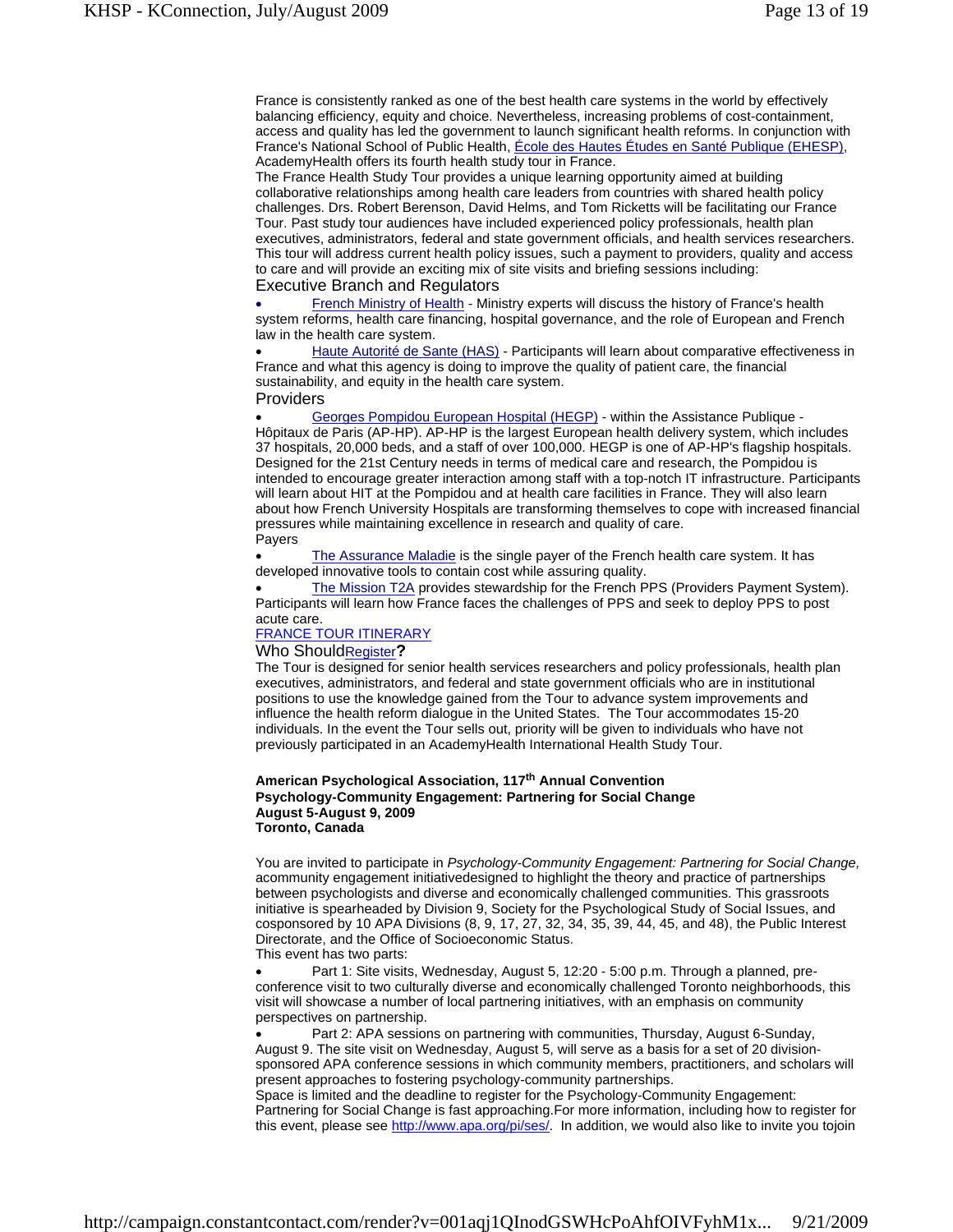the Committee on Socioeconomic Status (CSES) during the 2009 APA Convention in Toronto, Canada for the annual SES Network Meeting. This is a great opportunity to meet with colleaguesrepresentatives of various divisions, state associations, and other groups-to raise critical issues and questions, share ideas, and identify activities related to SES. During the meeting, the recipients of the 2009 CSES Leadership Awards will be recognized. CSES Leadership Awards recognize the outstanding achievements of psychologists and friends of psychology who have made significant contributions to the understanding of socioeconomic status and the lives and wellbeing of the poor. RSVP by Friday July 31, 2009 via email adesalvo@apa.org or call 202-216-7601. For more information, please visit the OSES homepage: http://www.apa.org/pi/ses.

#### **Community-Campus Partnerships for Health, 2002-2010 Educational Conference Call Series On Building Community Capacity for Research**

#### **Third Call - Catalyzing Community-Based Participatory Research (CBPR) at the Neighborhood Level**

#### **August 20, 2009, 3:30-5:00 pm (Eastern Time)**

Community-Campus Partnerships for Health is pleased to announce the third call in our 2009-2010 Educational Conference Call Series on Building Community Capacity for Research. Each call includes speakers who provide answers and insights from their direct experience, helpful handouts and links to relevant resources. The audiofile, agenda and handouts for the first two calls on June 3 and July 15 are now posted on the CCPH website at

http://depts.washington.edu/ccph/pastpresentations.html. The third call, scheduled for Aug 20 from 3:30 - 5 pm Eastern Time, will focus on the topic of Catalyzing Community-Based Participatory Research (CBPR) at the Neighborhood Level. To register for the call, go to

https://catalysttools.washington.edu/webq/survey/ccphuw/81018. The call will feature speakers from St. Luke's Episcopal Health Charities' Center for Community Based Research in Houston TX and communities that have partnered with the Center on CBPR initiatives. Created in 1997 as a separate component of St. Luke's Episcopal Health System, the Charities is a grant-making public charity with 501(c)(3) status that combines CBPR, strategic community partnerships, and its Community Health Information System to have the maximum impact on community health within the 57-counties of its mission field. On the call, participants will learn about how the Charities has assisted organizations and institutions in moving from a "community as advisor" model of community-based research to a participatory model that builds community capacity in all phases of the research process. Participants will be introduced to the Healthy Neighborhood Initiative model of CBPR at the neighborhood level, a CBPR scholar-in-residence program, and the evolution of a team of community-based faculty available to work with academic institutions, community-based organizations, government agencies and philanthropies seeking to build capacity, at both individual and organizational levels, for research and community engagement. Intended audience members include community based organizations, grass-roots citizens groups, philanthropic organizations and academic administrators and researchers seeking to engage community in research. Learn more about the Charities and Center for Community-Based Research online at http://www.slehc.org/AboutUs/Index.cfm, http://www.slehc.org/CenterOfExcellence/index.cfm and http://www.slehc.org/HNI/CBPR.cfm. PLEASE NOTE: The call is free of charge for those dialing in from Canada and the US. To maximize participation, we encourage you to gather colleagues to dial-in together using one phone line with conference call capabilities. Prior to the call, an email with instructions for dialing in will be sent to confirmed registrants. An audiofile and handouts from the call will be posted on the CCPH website at www.ccph.info within 2 weeks of the call.

## **Kellogg Fellows Leadership Alliance Forum The Intersection of Hope & Action**

**Tulum, Mexico**

## **February 12-15, 2010**

After much deliberation regarding the swine flu outbreak in Mexico and the United States, we have decided to **postpone Forum until February 12-15, 2010 in Tulum, Mexico**. During these times, it is even more important for Fellows to come together and organize around the theme of "*The Intersection of Hope & Action*". The dates have changed, but our dynamic programs have not. As always, Forum promises to be a great event with innovative plenary sessions, compelling workshops, special events and class reunions! **Save the date of February 12-15, 2010 and join us at Forum.** The prices are still the same as well. Early registration is \$299 for Fellows/Advisors, \$75 for guests (ages 19+) and all-inclusive lodging at double occupancy is \$135 per person per night. If you have questions, please email mdibenedetto@kelloggfellows.org. We hope to have you with us at **Forum on February 12-15, 2010** around the theme of "*The Intersection of Hope and Action*". This is a great chance to renew your spirit, connect with others and leverage your work to create new and exciting opportunities!

**back to top**

#### **RESOURCES**

**Publications**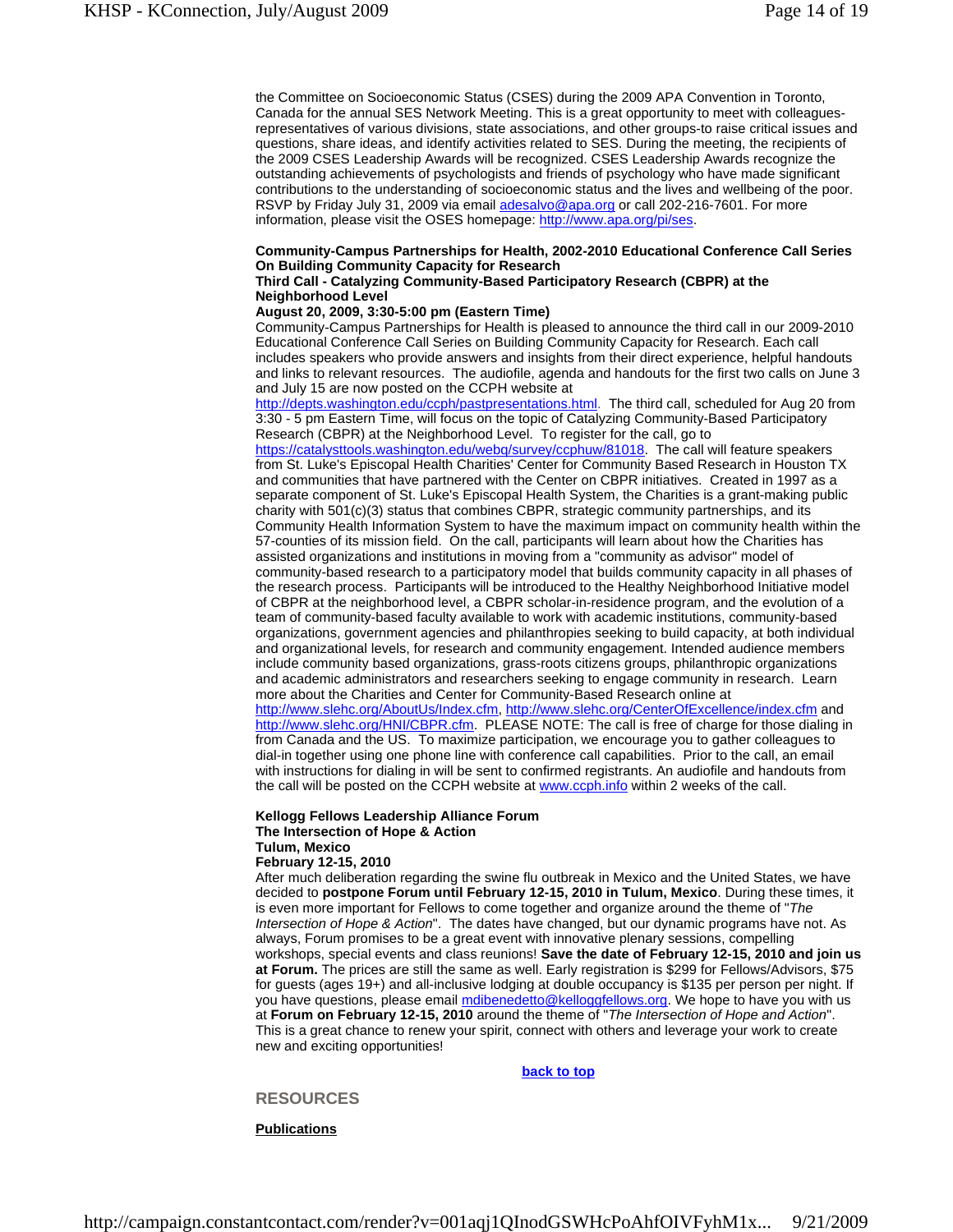#### **Agency for Healthcare Research and Quality National Healthcare Disparities Report, 6th Edition http://www.ahrq.gov/qual/nhdr08/nhdr08.pdf**

The Agency for Healthcare Research and Quality recently released its sixth edition of the National Healthcare Disparities Report (NHDR), which presents the latest findings on quality of and access to health care among various racial, ethnic, and income groups. Three key themes emerged from the 2008 report: 1) disparities persist, 2) disparities are different within subpopulations, and 3) some disparities exist across multiple populations.

#### **Beyond Scientific Publication: Strategies for Disseminating Research Findings Published by CARE: Community Alliance for Research and Engagement CARE: Community Alliance for Research and Engagement in New Haven, CT**

## **http://tinyurl.com/l7l6ge**

Introduction: A community research partnership is ideally part of a larger collaboration that includes the interests of each partner and spans a wide range of activities. Often a neglected afterthought in busy research schedules, the dissemination of key findings upon project completion is a crucial step in community-based research. In fact, we believe that researchers have an ethical obligation to ensure that research findings are disseminated to research participants, as well as other individuals and institutions in the communities in which we work. In an effort to increase ease and efficiency, this document provides key strategies for dissemination, including practical advice and specific templates you can adapt for your use. Through this strategic dissemination approach, CARE intends to distribute salient findings to affected communities, participant agencies, health departments, researchers, policy makers, and health advocacy groups. We hope this will help you to do the same. Table of Contents: I. HOW TO DEVELOP A DISSEMINATION PLAN 1 II. GENERAL WRITING GUIDELINES 2 III. STRATEGIES FOR DISSEMINATION PLAN 3 MEDIA COVERAGE 3 PRESS RELEASE 4 RESEARCH SUMMARY DOCUMENT 4 FLYERS, POSTERS, BROCHURES AND RESEARCH BRIEFS 5 POLICY BRIEFS 5 STUDY NEWSLETTERS 5 COMMUNITY AGENCY PUBLICATIONS AND WEBSITES AND LIST-SERVES 6 LOCAL EVENTS, SEMINARS, CONFERENCES, COMMUNITY MEETINGS 6 LETTER OF THANKS TO STUDY PARTICIPANTS 6 IV. STRATEGIES FOR DISSEMINATION CHECKLIST 7 V. SAMPLE DISSEMINATION DOCUMENTS 10 DISSEMINATION PLANNING FORM 11 AUTHOR BRIEFING FORM FOR WRITING A PRESS RELEASE 13 PRESS RELEASE TEMPLATE 14 RESEARCH BRIEF SAMPLE 15 NEWSLETTER SAMPLE 17 THANK YOU LETTER SAMPLE

## **Centers for Disease Control and Prevention, National Center for HIV/AIDS, Viral Hepatitis, STD, and TB Prevention (NCHHSTP)**

## **Addressing Social Determinants of Health: Accelerating the Prevention and Control of HIV/AIDS, Viral Hepatitis, STD, and TB, External Consultation**

#### **http://tinyurl.com/lko8nm**

This report presents a summary of the external consultation on social determinants of health (SDH) held in Atlanta, Georgia, on December 9-10, 2008. Participating consultants were divided into four working groups according to the following topics: 1) public health policy, 2) data systems, 3) agency partnerships and building prevention capacity, and 4) prevention research and evaluation. The report presents each group's suggested top priorities for the National Center for HIV/AIDS, Viral Hepatitis, STD, and TB Prevention (NCHHSTP), as well as information about partnerships and resources required to implement these priorities. We also have launched a Web site to provide links to SDH resources both within and outside CDC (www.cdc.gov/socialdeterminants). Over time, we hope this site will serve as a comprehensive resource for colleagues and partners, and we will continue to expand the page and add new links as they become available. We welcome your suggestions on how to improve the SDH Web site to ensure that it covers topics that are meaningful to us all. NCHHSTP's efforts to reduce disparities in HIV/AIDS, viral hepatitis, STDs, and TBby sex, race and ethnicity, sexual orientation, geographic location, and other characteristics are led by Dr. Kathleen McDavid Harrison and the Office of Health Disparities team. Dr. McDavid Harrison joined CDC in January 2009 as NCHHSTP's Associate Director for Health Disparities. If you have questions about the Addressing Social Determinants of Health report or the SDH Web site, please contact Dr. McDavid Harrison at kzm2@cdc.gov.

#### **Coalition on Men & Boys**

## **Man Made: Men, masculinities and equality in public policy'**

#### http://www.comab.org.uk/

The report provides a unique, in-depth picture of the circumstances and needs of men and boys in England and Wales, and the issues they currently face. Focusing on the key themes of work, fatherhood, health, education and violence, 'Man Made' analyses how public policy can support and engage with men and boys effectively, and outlines practical proposals for reform.

#### **Families USA**

**The Children's Health Insurance Program Reauthorization Act (CHIPRA): Addressing Racial**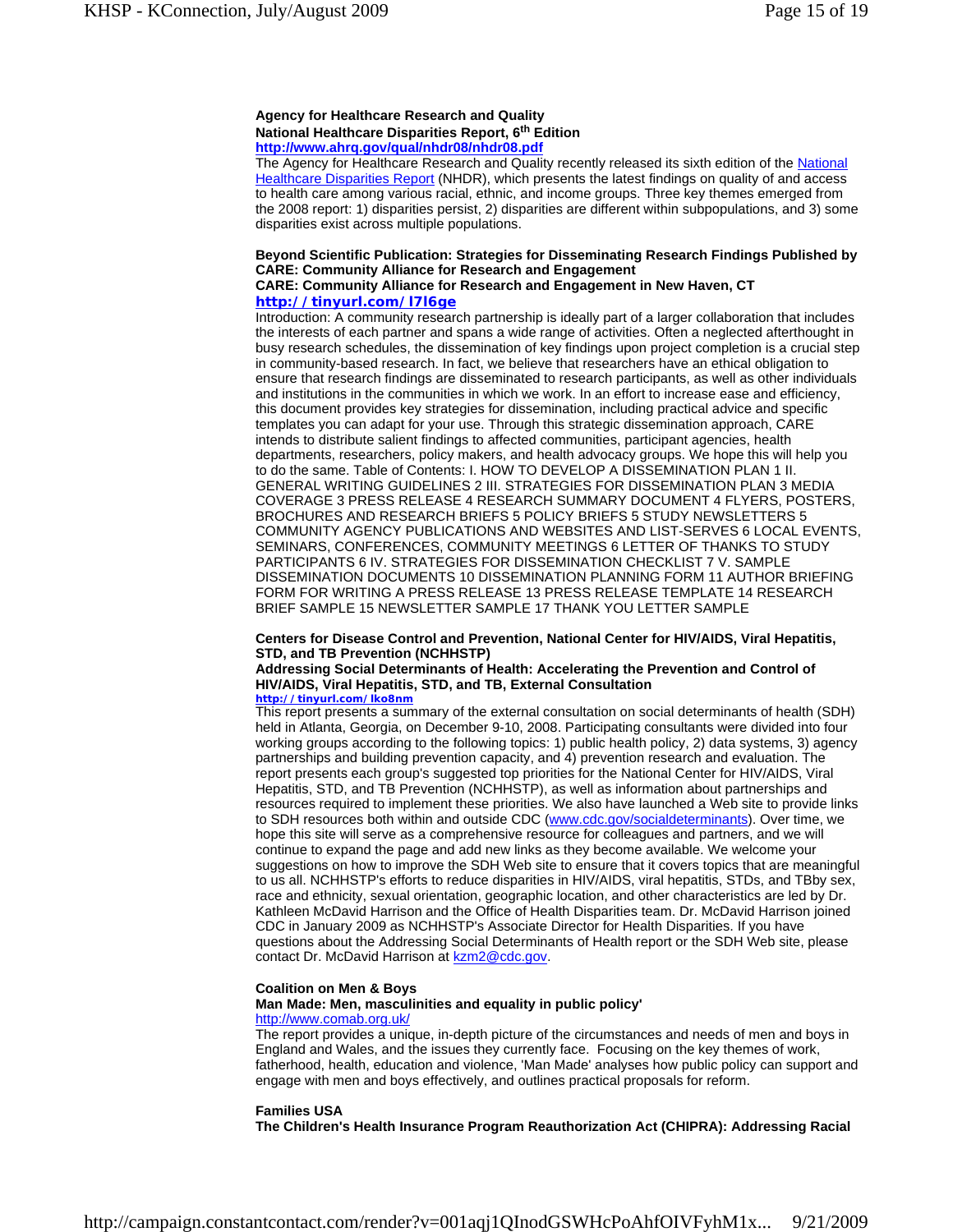## **and Ethnic Health Disparities**

## **http://tinyurl.com/l9bo2z**

**Families USA** recently published The Children's Health Insurance Program Reauthorization Act (CHIPRA): Addressing Racial and Ethnic Health Disparities. This brief examines four key provisions in the new law: investing in outreach, increasing access for legal immigrant children and pregnant women, increasing funding for interpretation and translation services, and establishing new quality of care measures. It also includes action steps for advocates.

## *Health Affairs***, Narrative Matters**

#### **Still Closing the Gap** Fitzhugh Mullan

Health Affairs, 28, no. 4 (2009): 1183-1188, doi: 10.1377/hlthaff. 28.4.1183, © 2009 by Project **HOPE** 

## http://content.healthaffairs.org/cgi/content/full/28/4/1183

"In spite of the accomplishments of the safety net, we still have not closed the gap for many Americans. Equality in health remains an unfulfilled promise and is, in fact, much more complicated now than it was in 1965. Inequity in health care continues to plague not only blacks but numerous other people and communities around the country."

## **Joint Center for Political and Economic Studies**

**Trends in Child Health 1997-2006: Assessing Racial/Ethnic Disparities in Unmet Dental Care Needs**

#### **http://tinyurl.com/ljs79y**

The Joint Center for Political and Economic Studiespublished Trends in Child Health 1997-2006: Assessing Racial/Ethnic Disparities in Unmet Dental Care Needs. The brief compares the unmet dental care needs among children of different racial and ethnic groups and among children in families with similar socio-demographic characteristics, such as family type, poverty status, and health insurance coverage. According to the brief, Hispanic children are the most likely to have dental care needs that are unmet because of cost.

#### **Joint Center for Political and Economic Studies, Drexel University School of Public Health's Center for Equality and Health Management Associates**

#### **New Analysis of Equity Provisions in Congressional Health Proposals**

As you know, legislation is being considered in Congress to address the many woes of U.S. health care, which include rapidly escalating costs, uneven quality, and a large number of uninsured Americans. Given the disproportionate impact of these problems on communities of color, and the greater burden of poor health and shortened life spans among some U.S. racial and ethnic minorities, it will be important for Congress to establish equity as a key goal of any health legislation. To help highlight the need to address equity, The Joint Center for Political and Economic Studies Health Policy Institute, in partnership with the Drexel University School of Public Health's Center for Health Equality and Health Management Associates, is pleased to announce that we will analyze major health reform bills in the 111thCongress to assess how they will address racial and ethnic health and health care inequities. These analyses will be available on the Joint Center's website at www.jointcenter.org/hpi. We will make these analyses available periodically throughout the health reform debate as bills are considered in relevant committees and by the full House and Senate. To begin, we offer an analysis of the Senate Health, Education, Labor and Pension Committee's "Affordable Health Choices Act," introduced by Senator Kennedy (D-MA) on June 9, 2009. To access this analysis, visit the Joint Center at **http://tinyurl.com/ncssga**, Soon, we will post an analysis of the Senate Finance Committee Chairman Baucus' bill, the House "Tri-Committee" legislation, as well as the leading Republican proposals. Visit our website frequently to stay posted on these developments!

## **National Center for Service Integration (NCSI) Clearinghouse** and the **Child and Family Policy Center**

#### Clinical Health Care Practices and Community Building: Addressing Racial Disparities in Healthy Child Development

The National Center for Service Integration (NCSI) Clearinghouseand theChild and Family Policy Center published Clinical Health Care Practices and Community Building: Addressing Racial Disparities in Healthy Child Development. The paper argues that addressing racial and ethnic disparities in child and adolescent health is essential, because a child's health affects his/her health throughout his/her entire lifespan. In addition, addressing these disparities involves the combined responsibility of families, educators, health providers, and law and public safety enforcers.

#### **Prevention Institute**

#### **A Time of Opportunity: Local Solutions to Reduce Inequities in Health and Safety http://tinyurl.com/ngthjd**

The Prevention Institute prepared the report, A Time of Opportunity: Local Solutions to Reduce Inequities in Health and Safety, for the Institute of Medicine's (IOM's) Roundtable on Health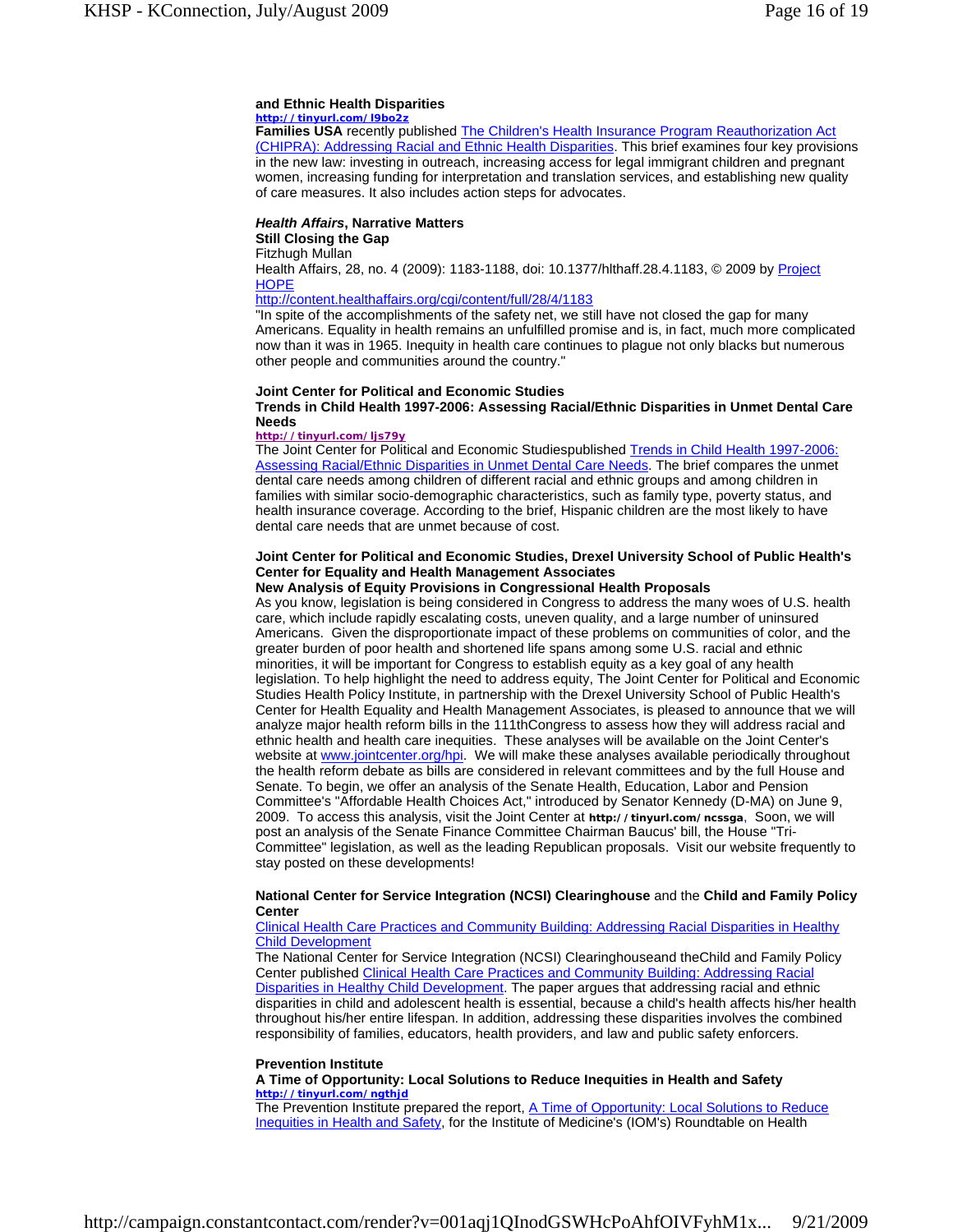Disparities. In this report, experts identify solutions from the state level down to the community level to reduce inequities in health and safety.

#### **Statehealthfacts.org**

The Kaiser Family Foundation's Statehealthfacts.org has recently added new and updated data on Demographics and the Economy (http://www.statehealthfacts.org/comparecat.jsp?cat=1), Health Status (http://www.statehealthfacts.org/comparecat.jsp?cat=2), Medicaid & CHIP (http://www.statehealthfacts.org/comparecat.jsp?cat=4), Health Costs & Budgets (http://www.statehealthfacts.org/comparecat.jsp?cat=5), Providers & Service Use (http://www.statehealthfacts.org/comparecat.jsp?cat=8), and Women's Health Disparities (http://www.statehealthfacts.org/women.jsp). You can also view a list of all recent updates.

#### **The POWER Study (Project for an Ontario Women's Health Evidence-based Report) The Burden of Illness (chapter)**

The POWER Study (Project for an Ontario Women's Health Evidence-based Report) is producing a Women's Health Report to serve as an evidence-based tool for policy makers, providers, and consumers in their efforts to improve

health and reduce health inequities among Ontario women. We are reporting on the overall health of women and men in Ontario, their access to health care services, and how these are related to the social determinants of health. POWER is examining the leading causes of illness and death, including cancer, heart disease, depression, diabetes, musculoskeletal disorders, and reproductive health. The Burden of Illness chapter is now available. The chapter reports on the Burden of Illness (overall health and well-being) experienced by Ontarians, and how it differs by sex, socioeconomic status, ethnicity and geography. By painting a picture of health inequities in the province, opportunities for improvement are identified and objective evidence is presented to inform priority setting and to provide a baseline from which to measure progress. To download a copy, please visit our website at http://www.powerstudy.caor go directly to Chapter 3 at **http://tinyurl.com/m67sd9**. Chapters 1 and 2 of the report are also available for download. Chapter 1, Introduction to the POWER Study provides an overview of Volume 1, outlining the health issues being addressed and the collaborative research model developed to produce the Report. Also included is a brief introduction to the development and use of indicators for improving health. Download Chapter 1 at**http://tinyurl.com/lhzwsy**. Chapter 2, The POWER Study Framework, describes the conceptual framework developed to provide context for the analyses and describes the indicator selection process used. Download Chapter 2 at

**http://tinyurl.com/nxsmcw**. Chapters on Cancer, Depression and Cardiovascular Disease are forthcoming. The POWER Study is funded by Echo: Improving Women's Health in Ontario, an agency of the Ministry of Health and Long-Term Care. This report does not necessarily reflect the views of Echo or the Ministry. We welcome your thoughts and feedback on the Report.

#### **Web site**

#### **Greater Than AIDS**SM

#### **http://www.greaterthan.org/**

Introducing Greater Than AIDS**SM**, a national movement to mobilize Black Americans in response to AIDS and promote specific calls-to-action to prevent and reduce the further spread of HIV. Greater Than AIDS**SM** inspires hope and promotes the possibility of change in the AIDS epidemic facing Black America through the united actions of individuals, families and communities. The campaign stresses six specific actions: being informed; using condoms; getting tested--and treated, as needed; speaking openly; acting with respect; and getting involved.

#### **Medical Education Futures Study (MEPS)**

## **http://www.medicaleducationfutures.org/**

The mission of MEFS is to highlight the social mission of medical education during the current period of medical school expansion and potential major health care reform. The website serves as a vehicle of information and data dissemination for the community of students, educators, practitioners, researchers, policy analysts, policy makers and press. Special thanks to the Macy Foundation, whose generous support made this project possible and the George Washington University School of Public Health and Health Services which provides us with rich intellectual resources and a home base.

#### **Others**

**Kaiser Family Foundation Webcast, Sponsored by the Alliance for Health Reform and the Robert Wood Johnson Foundation Making the Case for Prevention: Tales from the Field http://www.kff.org/ahr061909video.cfm**

The Alliance for Health Reform and the Robert Wood Johnson Foundation co-sponsored this event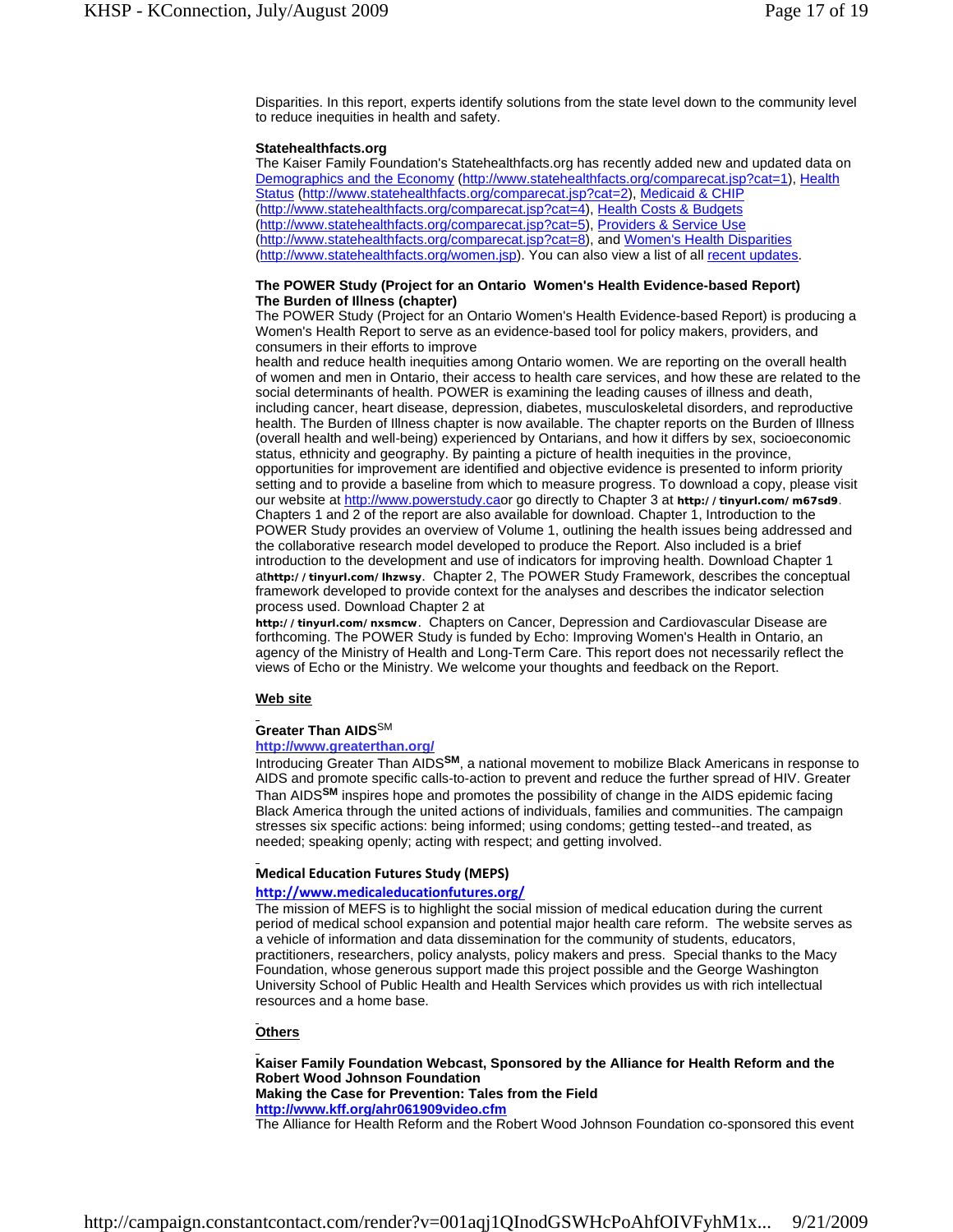featuring a panel of experts examining a range of prevention measures to improve the health of communities and the general population. Panelists addressed the following questions: What types of prevention models are working for business and government? What impact on health have prevention programs had? Does the evidence prove that prevention can cut costs? What emphasis should be placed on community vs. clinical prevention? What improvements need to be made in public health infrastructure, workforce and training to improve prevention efforts?

## **Kaiser Family Foundation**

## **Putting Women's Health Care Disparities on the Map: Examining Racial and Ethnic Disparities at the State Level**

The Kaiser Family Foundation hosted Putting Women's Health Care Disparities on the Map: Examining Racial and Ethnic Disparities at the State Level, where they presented the findings of a new study (http://www.kff.org/minorityhealth/upload/7886.pdf) that looks at disparities between women of color and white women in the United States. The study examines disparities based on 25 indicators-such as insurance coverage and health screenings and factors that influence health and access to care, such as education and income. To view a webcast of the briefing, visit http://www.kff.org/minorityhealth/rehc061009pkg.cfm.

- To view the video, *Women At Risk: A View from the Safety Net*, which was featured in the briefing, visit http://www.kff.org/minorityhealth/rehc061009vid.cfm.
- To get interactive state-level data on the 25 indicators-such as health, access to care, and social factors-that influence health outcomes for women, visit http://www.statehealthfacts.org/women.jsp.

#### **The Equality Trust**

**Inequality: The Enemy Between Us? (video)**

**http://www.equalitytrust.org.uk/resources/inequality-video**

**Inequality: The enemy between us?** is a one-hour lecture delivered by Richard Wilkinson and Kate Pickett and produced by Media Education . In the lecture, Richard and Kate present compelling evidence that more equal societies do better. We hope you will show it at meetings and find it helpful when preparing to use our presentation slides.

#### **Toronto Community-Based Research Network Webcast For Us, By Us: Peer Research 101**

The Toronto Community-Based Research Network (TCBRN) is pleased to announce "For Us, By Us: Peer Research 101". This 30 minute 'webcast' video produced by Lisa Campbell for the TCBRN featuring the voices of community members who have been active as peer researchers on CBR projects in the Toronto area. In the webcast, community members describe how and why they became involved in CBR, their peer researcher roles, and the benefits and challenges of the CBR approach. The webcast can be used as a teaching tool. Watch the video at http://www.vimeo.com/2780761.

## **University of North Carolina, 15th Annual Summer Public Health Research Institute and Video Conference on Minority Health**

#### **Breaking the Cycle: Investigating the Intersection of Educational Inequities and Health Disparities**

The University of North Carolina hosted its 15th Annual Summer Public Health Research Institute and Video Conference on Minority Health called Breaking the Cycle: Investigating the Intersection of Educational Inequities and Health Disparities. Panelists discussed topics ranging from the intersection between high school drop-out rates and health disparities, to policies that could improve the health and education of American Indians. To view a webcast of this conference, along with information about the presenters and the speakers' slides, visit http://www.minority.unc.edu/institute/2009/.

#### **back to top**

To **SUBSCRIBE/UNSUBSCRIBE** to Kellogg Connection, please e-mail scholars@cfah.org stating the e-mail address you would like added/removed. To contribute information, resources or announcements to Kellogg Connection, e-mail kconnection@cfah.org.



Evidence. Engagement. Equity. The Kellogg Connection is a monthly electronic newsletter that acts to connect W.K. Kellogg programs: Kellogg Health Scholars, Scholars in Health Disparities, Community Health Scholars, Kellogg Fellows in Health Policy Research and H. Jack Geiger Congressional Health Policy Fellows.

**The Kellogg Health Scholars Program** is a program of the **Center for Advancing Health (CFAH)**. CFAH is committed to an America where every person is prepared to live a healthy life and make good choices about health care. Since 1992, CFAH has worked to translate complex scientific evidence into information, policies and programs that will ensure that each person can interact effectively with their health care provider and benefit from advances in health science. CFAH is an independent non-profit organization that is supported by a number of foundations (principally the Annenberg Foundation and the W.K. Kellogg Foundation) and individuals. For more information, visit us online at **www.cfah.org**.